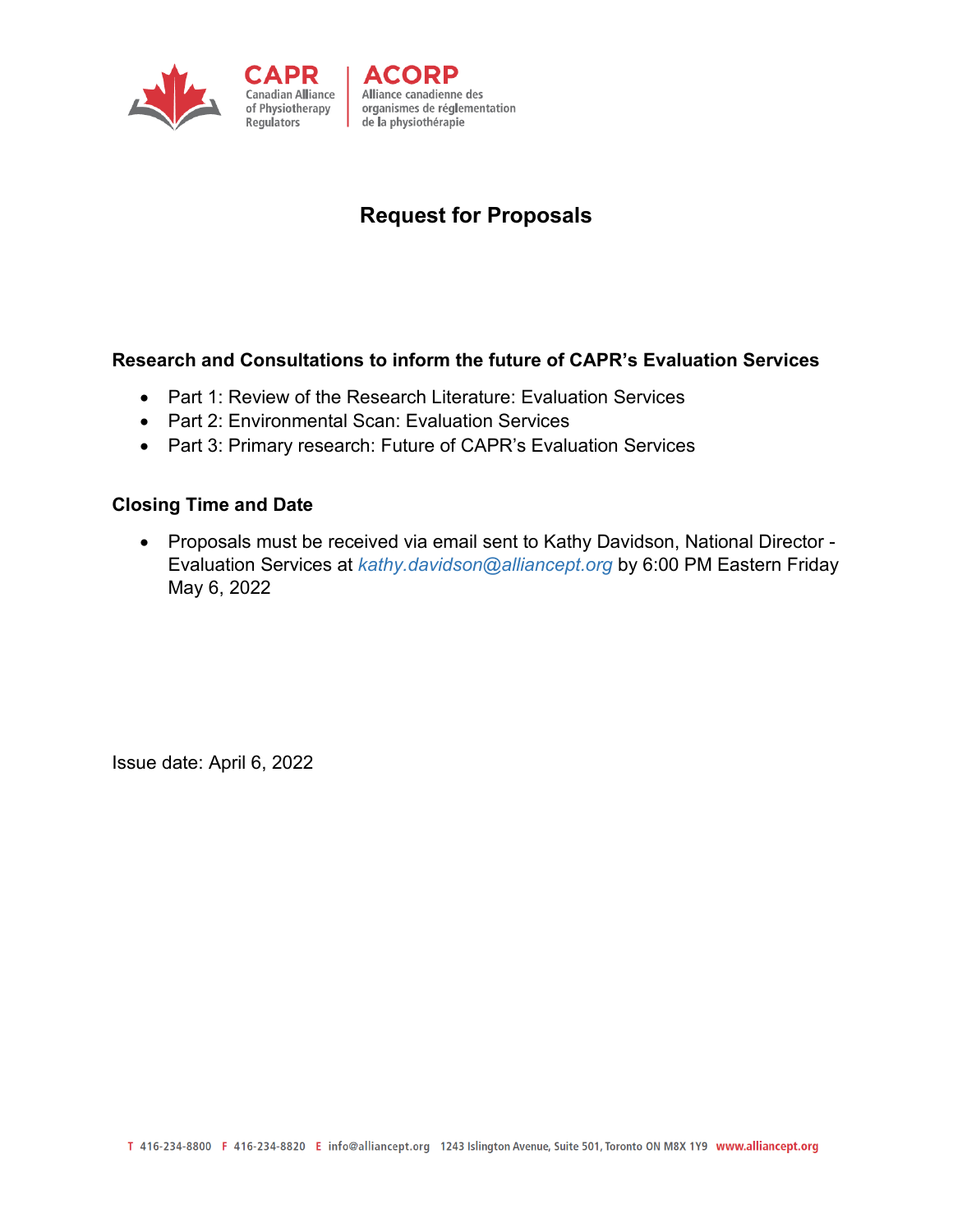### **Contents**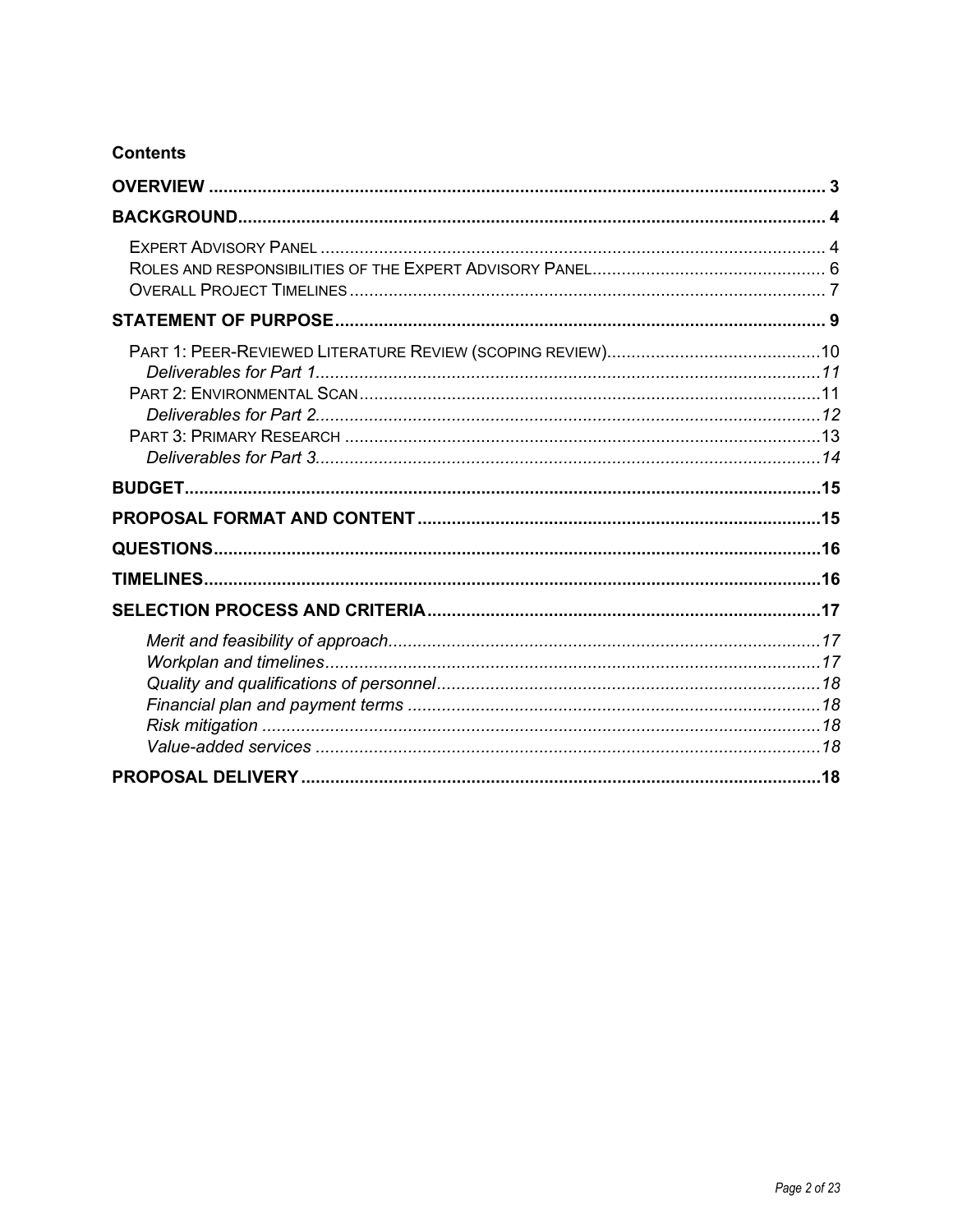

# **The Future of Evaluation Services: Entry-to-practice physiotherapy in Canada**

# **Overview**

The Canadian Alliance of Physiotherapy Regulators (CAPR) is the pan-Canadian federation of provincial and territorial physiotherapy regulators (Members). Members have provincial mandates to govern the practice of physiotherapy in the public interest. The Members of CAPR (the regulators) include:

- Yukon Territory Professional Licensing
- College of Physical Therapists of British Columbia
- Physiotherapy Alberta College
- Saskatchewan College of Physical Therapists
- College of Physiotherapists of Manitoba
- Ordre professionnel de la physiothérapie du Québec
- College of Physiotherapists of New Brunswick
- Prince Edward Island College of Physiotherapists
- Nova Scotia College of Physiotherapists
- Newfoundland and Labrador College of Physiotherapists

CAPR has two main lines of business on behalf of Members:

- 1. Evaluation Services
	- a. Credentialling: CAPR assesses the education and qualifications of all internationally educated physiotherapists (IEPTs) to determine their readiness to take physiotherapy competency exam (the PCE);
	- b. Assessment: CAPR develops and administers the PCE for all candidates, whether Canadian-educated (CEPT) or internationally educated.
- 2. Policy: CAPR works with staff of Members to deliver policy services and knowledge brokering.

CAPR Evaluation Services are supported by the Evaluation Services Committee (ESC) – a Board Committee – and its sub-committees. The mandate of the ESC is to provide proactive, strategic advice and makes recommendations to the CAPR Board of Directors (Board) on matters pertaining to the Evaluation Services' Credentialling and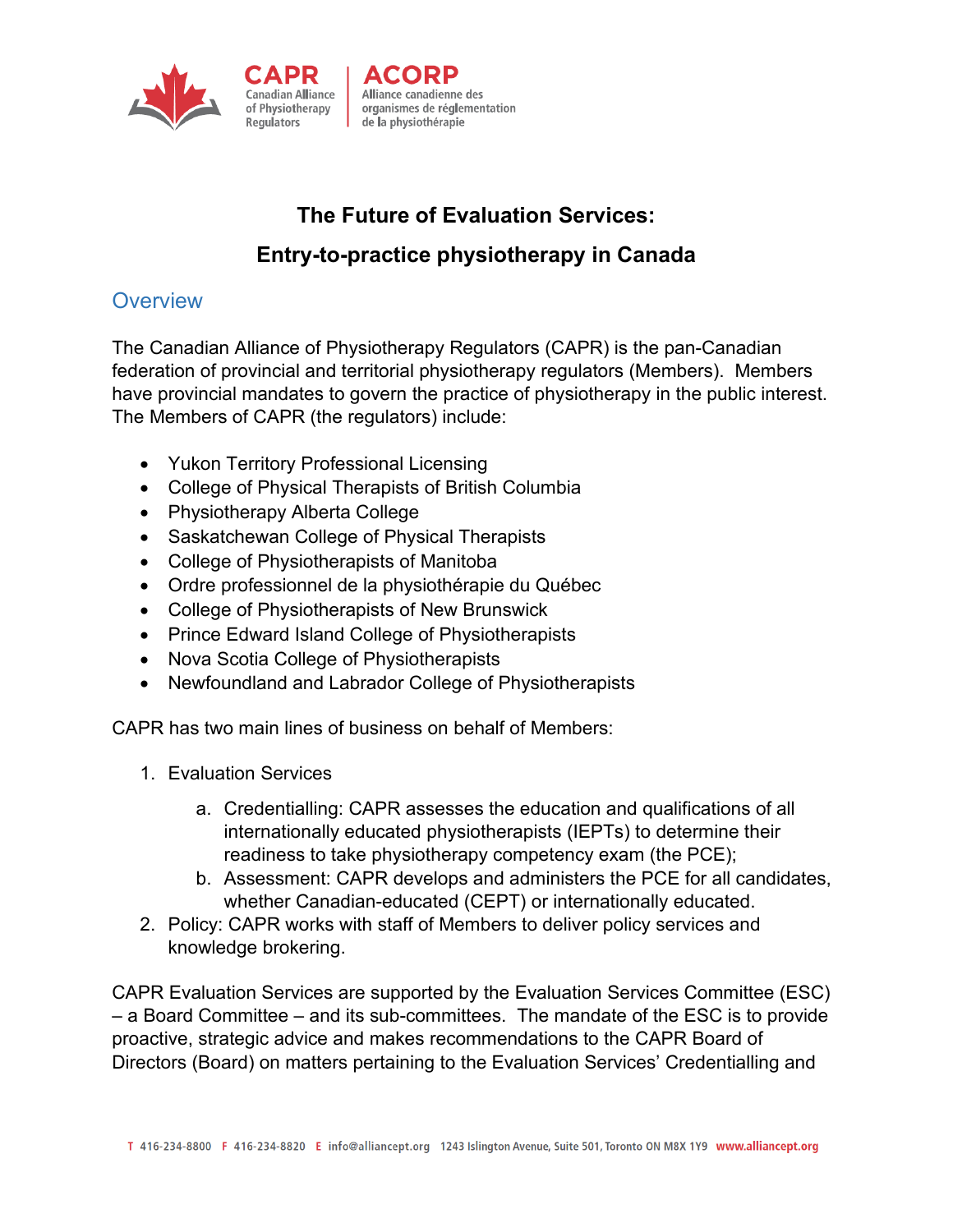Examination programs. In accordance with ISO standard 17024<sup>1</sup>, and the Standards for the Accreditation of Certification Programs of the National Commission for Certifying Agencies<sup>[2](#page-3-1)</sup>, the ESC provides oversight for the Credentialling and Examination Programs and assures the effective delivery of those services.

### **Background**

While CAPR regularly follows international best practice standards for high-stakes licensure exams and undertakes external expert reviews of its program, in 2016, the Board sought to strengthen CAPR's work from "meeting" best practice standards to "exceeding" them. As such, the 2018-2022 Board strategic plan directed CAPR staff to develop an innovation agenda starting in the third year of the strategic plan.

Work on the innovation agenda began in earnest in 2019 with a broad Stakeholder Visioning Day. At its February 2020 meeting, the CAPR Board of Directors approved key priorities for the innovation agenda and staff prepared for implementation.

The implementation was interrupted by the declaration of the global pandemic just two weeks after the Board meeting. However, CAPR did continue with key elements of the innovation plan as best as possible. Innovations included: the inclusion to a remote proctoring delivery option for candidates challenging the Written Component of the PCE, the reduction of the number of stations in the Clinical Component (including the elimination of the written questions of the Objective Structured Clinical Examination or OSCE), exploration of a virtual delivery format of the Clinical Component (including electronic scoring), and more frequent exam administrations.

At this time, and in agreement with Board direction from April 2021, CAPR returns in earnest to its interrupted plan to consider major innovations to its evaluation services.

### *Expert Advisory Panel*

In February 2022, members were appointed to the Expert Advisory Panel (*[see](https://www.alliancept.org/about-capr/innovation-agenda/expert-advisory-panel/)  [membership here](https://www.alliancept.org/about-capr/innovation-agenda/expert-advisory-panel/)*) by the Evaluation Services Committee (ESC). The ESC will act as the steering committee for the current project. The Expert Advisory Panel (the Panel) will lead the exploratory background work and preparatory research towards reenvisioning CAPR's work – our evaluation services. The Panel will develop recommendations to present to the CAPR Board of Directors in 2023, and these recommendations will be the foundation of CAPR's innovations for the future. The

<span id="page-3-0"></span><sup>1</sup> *International Organization for Standardization (2012). Conformity assessment – General requirements for bodies operating certification of persons (ISO Standard No. 17024:2012) <https://www.iso.org/standard/52993.html>*

<span id="page-3-1"></span><sup>2</sup> *Institute for Credentialling Excellence (2021). Standards for the Accreditation of Certification Programs. [https://my.credentialingexcellence.org/ice-product-details?id=71409d48-e65d-ec11-a3ee-](https://my.credentialingexcellence.org/ice-product-details?id=71409d48-e65d-ec11-a3ee-501ac544a8c6&reload=timezone)[501ac544a8c6&reload=timezone](https://my.credentialingexcellence.org/ice-product-details?id=71409d48-e65d-ec11-a3ee-501ac544a8c6&reload=timezone)*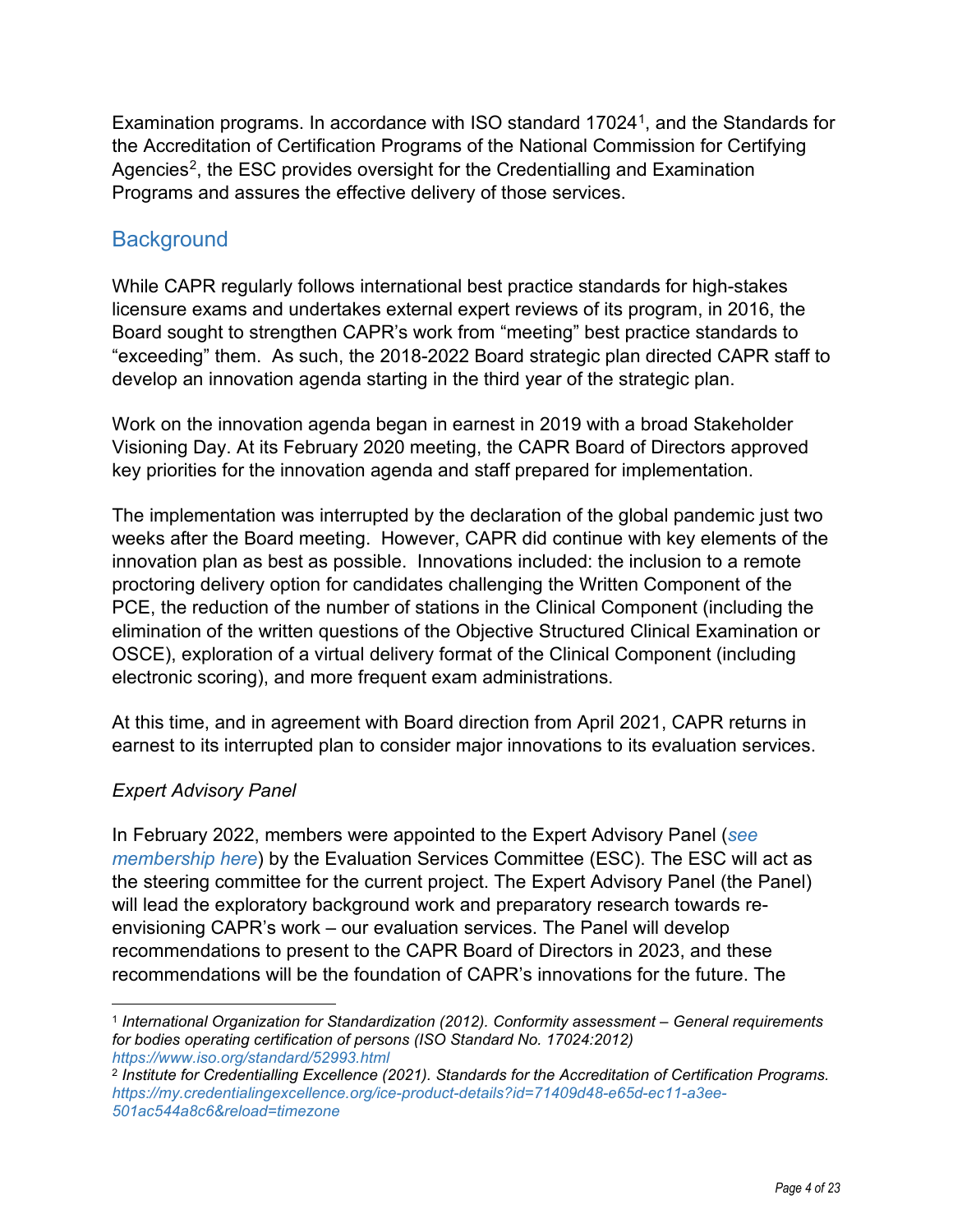responsibilities and the lines of accountability of various groups involved in the work of the Expert Advisory Panel is described below.

**CAPR Board of Directors:** approves project funding and final recommendation(s) generated by the project (the future of CAPR evaluation services).

**CAPR Evaluation Services Committee:** acts as the steering committee for the project - provision of guidance and input about the project to the Expert Advisory Panel, review/agreement of final recommendation(s), and presentation of the recommendation(s) for approval to Board of Directors. The Chair of the Evaluation Services Committee will act as liaison between the Expert Advisory Panel (see below) and the Board of Directors of CAPR.

**Expert Advisory Panel:** acts as the working committee to re-envision CAPR competency assessment based on data gathered through a broad consultations process (primary/secondary research including surveys, focus groups, interviews, environmental scan and peer-reviewed literature review). The Chair of the Expert Advisory Panel will work hand in hand with the consultants, will assist in facilitating Panel meetings, provide input into meeting agendas, and liaise if necessary with the Board of Directors.

**CAPR Staff:** support the work of the Evaluation Services Committee and the Expert Advisory Panel, arrange for translation of materials through the project as required (e.g. communications, survey, invitations to participate). Facilitate communications between all of the above groups (Expert Advisory Panel, Evaluation Services Committee, Board of Directors).

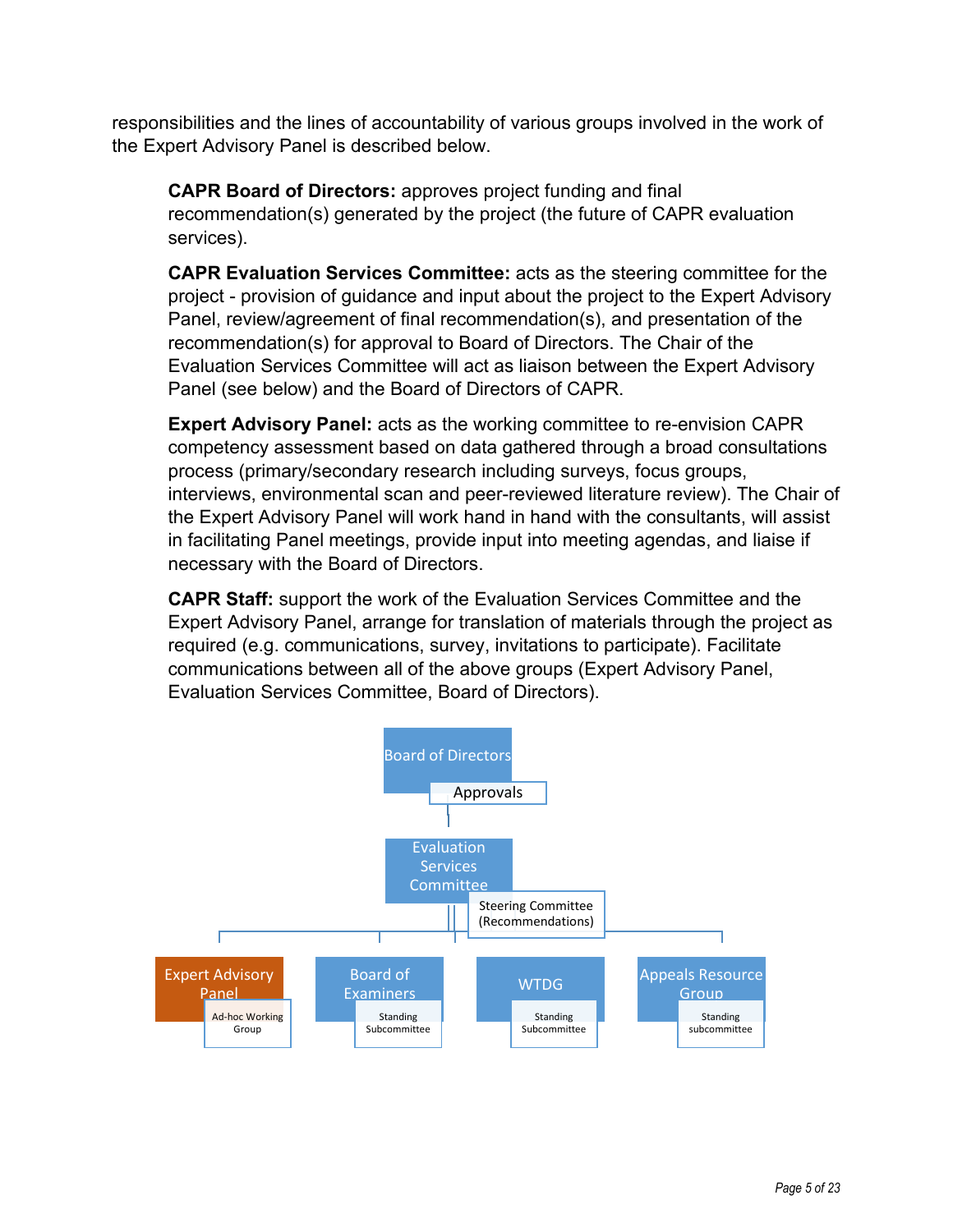### *Roles and responsibilities of the Expert Advisory Panel*

The Panel is composed of innovative and forward-thinking members with expertise in measurement, assessment, and competence from various contexts. The Panel's responsibilities are to:

- 1. Invoke an innovative thinking mindset to entry-to-practice competency assessment for physiotherapists in preparation for licensure.
- 2. Contribute to the identification and scope of background research necessary to inform the work of the Panel (e.g. environmental scans, surveys, focus groups, literature review, etc.). External consultant(s) will be engaged to conduct the necessary background research.
- 3. Apply a hub and spoke model to gather and review input from a broad range of stakeholders (see *[Figure](#page-6-0) A*)
- 4. Seek input from Fairness Commissioners across Canada as appropriate/necessary.
- 5. Participate in collaborative discussions to formulate recommendation(s) about the future of the credentialling and examination services provided by CAPR, taking into consideration stakeholder input, and applying their collective expertise in measurement, assessment, and competence.
- 6. Contribute to validating the recommendation(s) with key stakeholders prior to presentation to the Evaluation Services Committee and the Board of Directors.
- 7. Contribute to an implementation plan for launch beginning after Board approval of the recommendation(s).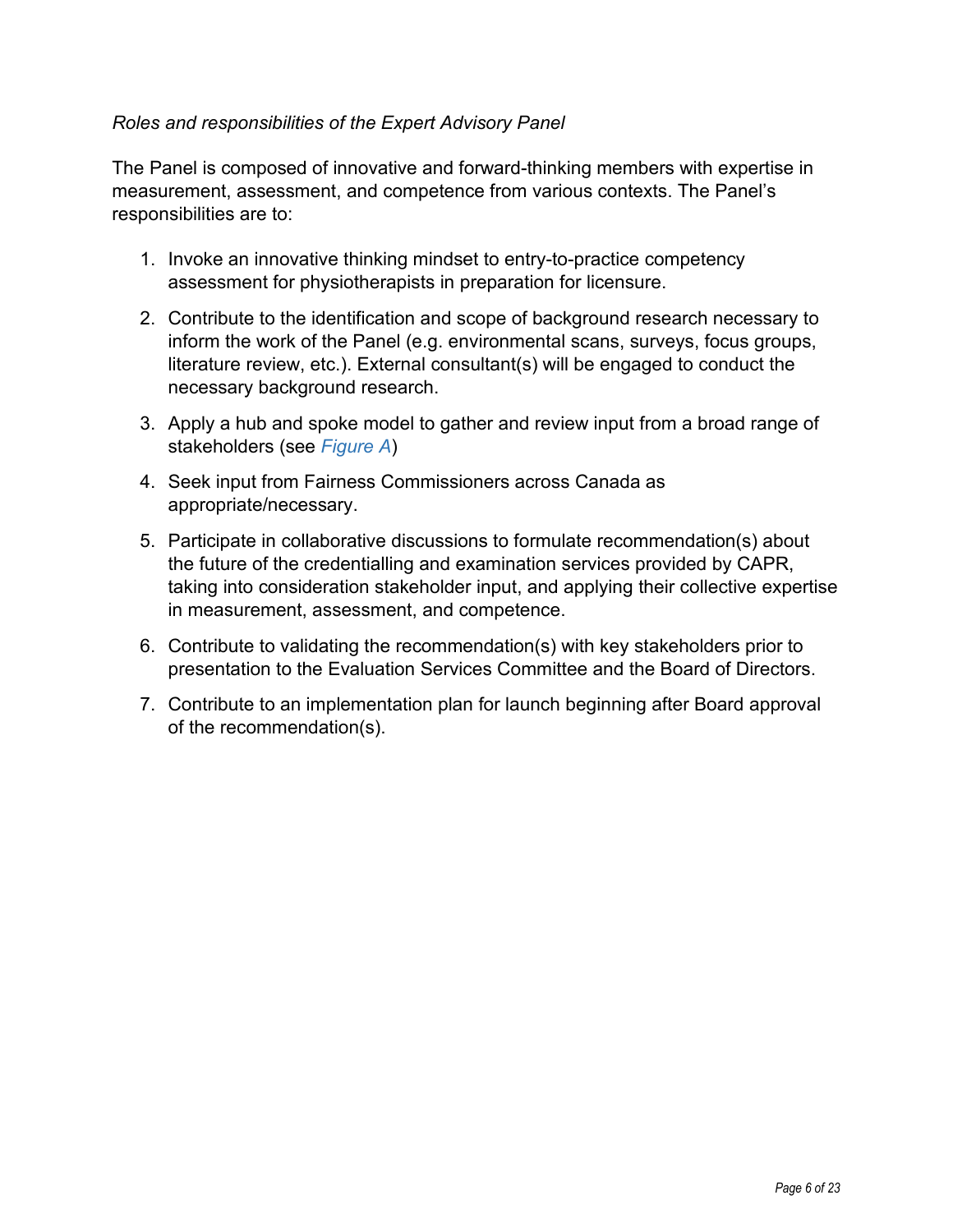### Figure A: Proposed consultations



### <span id="page-6-0"></span>*Overall Project Timelines*

The overall timelines for the work of the Expert Advisory Panel are outlined in *[Table A](#page-6-1)* with Consultant timelines highlighted in grey between April and September 2022.

<span id="page-6-1"></span>*Table A: Project timelines*

| <b>Tentative</b><br><b>Timing</b> | <b>Activity</b> |                                                            |
|-----------------------------------|-----------------|------------------------------------------------------------|
| <b>Nov 2021</b>                   | $\bullet$       | <b>Convene Evaluation Services Committee</b>               |
|                                   | $\bullet$       | Recommend Terms of Reference for the Expert Advisory Panel |
|                                   |                 | to the Board of Directors                                  |
|                                   |                 | <b>Identify potential Panel members</b>                    |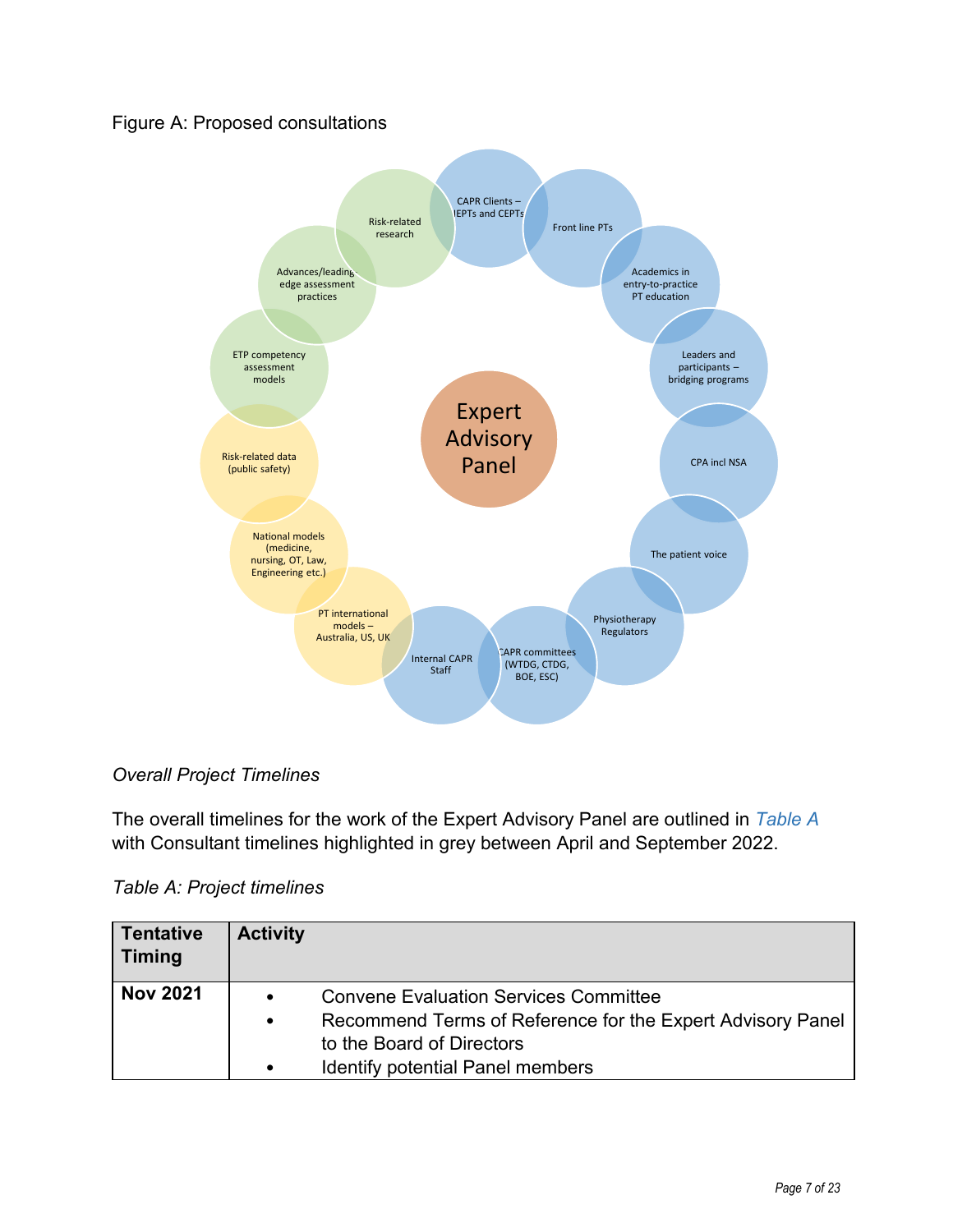| <b>Tentative</b><br><b>Timing</b> | <b>Activity</b> |                                                                                                                                                                                                                                                                                                                                                                                                                                 |
|-----------------------------------|-----------------|---------------------------------------------------------------------------------------------------------------------------------------------------------------------------------------------------------------------------------------------------------------------------------------------------------------------------------------------------------------------------------------------------------------------------------|
|                                   |                 | Develop a communications plan to keep stakeholders informed<br>about the progress and next steps of the project                                                                                                                                                                                                                                                                                                                 |
| <b>Dec 2021</b>                   |                 | Board approval of Terms of Reference                                                                                                                                                                                                                                                                                                                                                                                            |
| <b>Jan 2022</b>                   |                 | Implementation of the communications plan<br>Approach potential Panel members<br>Circulate broad call for Panel members                                                                                                                                                                                                                                                                                                         |
| <b>Mar 2022</b>                   |                 | Appointment of members to the Panel by Evaluation Services<br>Committee<br>Welcome/Orientation meeting of Expert Advisory Panel<br>$\circ$ Propose background work, including broad consultations, to<br>be done to inform committee discussions and<br>recommendations;<br>Develop description of research to be conducted (primary<br>$\circ$<br>and secondary research, peer-reviewed literature) and plan<br>for collection |
| Apr-May<br>2022                   |                 | <b>Expert Advisory Panel meeting</b><br>Review/approve draft RFPs and circulate<br>$\circ$<br>Review proposals submitted (due date May 6)<br>$\circ$<br>Select and secure consultant(s) to provide the identified<br>$\circ$<br>deliverables (start date May 24, due date for deliverables<br>Sept 15, 2022)                                                                                                                    |
| <b>May-Sept</b><br>2022           |                 | Consultant(s) conduct consultations and collect research<br>information<br>Expert Advisory Panel meetings as needed to oversee<br>consultant work<br>Evaluation Services Committee meetings as needed to steer<br>Panel work                                                                                                                                                                                                    |
| <b>Aug 2022</b>                   |                 | Consultant(s) submit and present draft findings/reports to<br><b>Expert Advisory Panel – preliminary feedback</b>                                                                                                                                                                                                                                                                                                               |
| <b>Sept 2022</b>                  |                 | <b>Expert Advisory Panel meeting</b><br>Review final consultant(s) report(s)<br>$\circ$<br>Apply input to inform recommendations<br>$\circ$                                                                                                                                                                                                                                                                                     |
| <b>Oct 2022</b>                   |                 | <b>Expert Advisory Panel meetings</b>                                                                                                                                                                                                                                                                                                                                                                                           |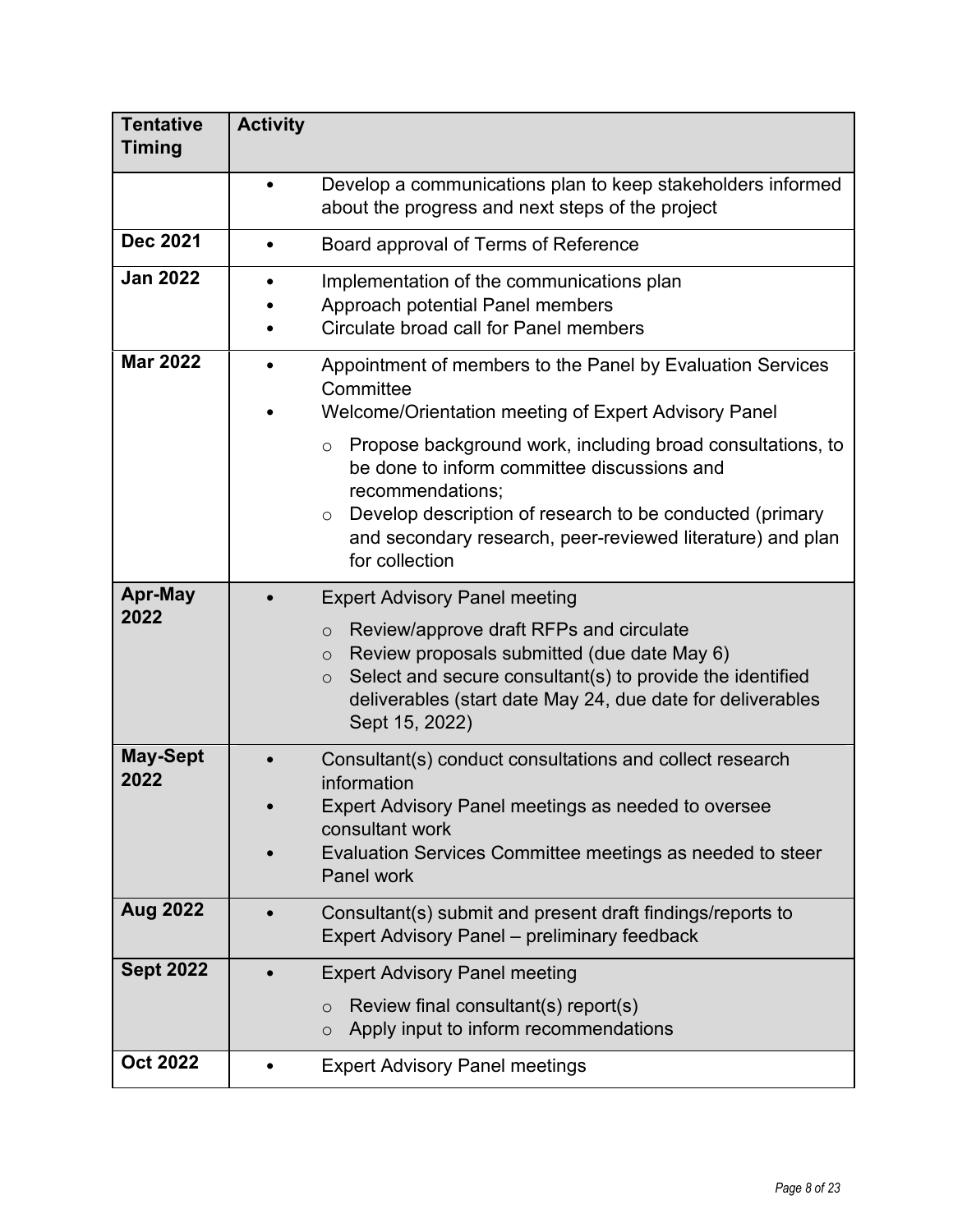| <b>Tentative</b><br><b>Timing</b> | <b>Activity</b>                                                                                                                                                      |
|-----------------------------------|----------------------------------------------------------------------------------------------------------------------------------------------------------------------|
|                                   | Formulate recommendations for the future of competency<br>$\Omega$<br>assessment<br>$\circ$ Presentation of results and preliminary recommendations to<br><b>ESC</b> |
|                                   | <b>Evaluation Services Committee meeting</b>                                                                                                                         |
|                                   | Discuss preliminary recommendations and prepare<br>$\circ$<br>presentation to the Board                                                                              |
|                                   | Develop high level survey to those who were consulted for<br>validation and feedback                                                                                 |
| <b>Dec 2022</b>                   | Circulate validation survey, close mid January<br>Develop draft implementation plan pending approval                                                                 |
| <b>Feb 2023</b>                   | <b>Expert Advisory Panel meeting</b>                                                                                                                                 |
|                                   | Convene to review survey results<br>$\circ$<br>Develop final recommendations for review and approval by<br>$\circ$<br><b>Evaluation Services Committee</b>           |
|                                   | <b>Evaluation Service Committee meeting</b>                                                                                                                          |
|                                   | Discuss final recommendations and prepare presentation to<br>$\circ$<br>the Board                                                                                    |
| <b>Mar 2023</b>                   | Present recommendation(s) to the Board for approval<br>Final Board approvals of future of CAPR evaluation services<br>and the implementation plan                    |
| Apr 2023                          | Finalize implementation plan (likely 3-5 years)<br><b>Begin implementation</b>                                                                                       |

# Statement of Purpose

The Canadian Alliance of Physiotherapy Regulators is seeking proposals from consultants/consulting firms (Bidder) for three pieces of exploratory background work and preparatory research to be shared with the Expert Advisory Panel. The results of this work will inform their discussions and their recommendations to CAPR. These three pieces of work will be conducted concurrently. Broadly these pieces are: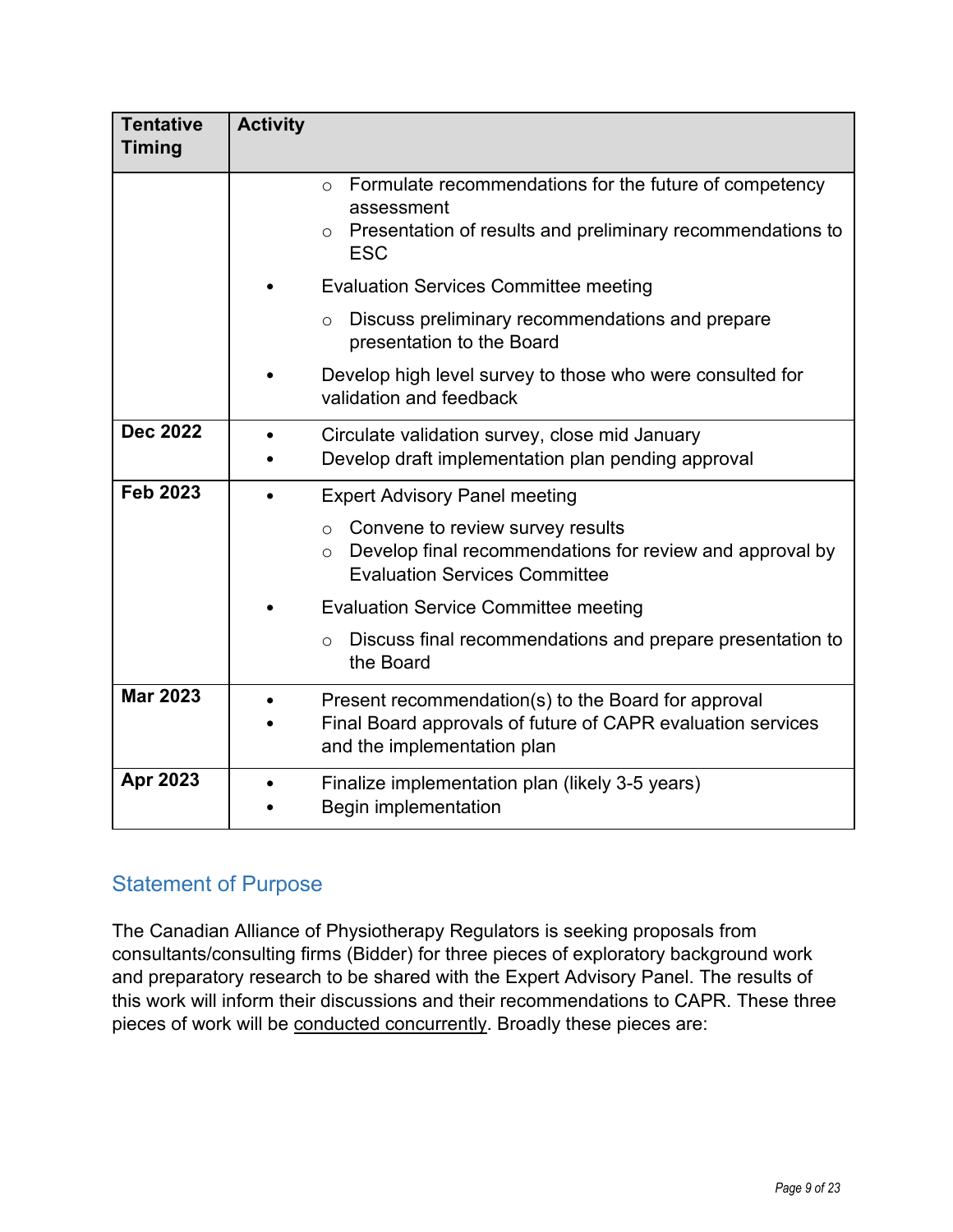Part 1: Peer-Reviewed Literature Review (scoping review) Part 2: Environmental Scan Part 3: Primary Research

Bidders are invited to submit proposals for one, two or three of these Parts/pieces of work. Submissions must clearly reference which Part the proposal addresses, and ensure that all components described in the section *[Proposal Format](#page-14-0)* are addressed for each Part.

*Part 1: Peer-Reviewed Literature Review (scoping review)*

CAPR and the Expert Advisory Panel seek to answer the following question:

*What peer-reviewed literature exists that would inform the components, scope, and nature of determining educational equivalency (internationally educated) and highstakes competency assessment (all) of entry-to-practice health professionals, in particular, physiotherapists? (a scoping review)*

- 1. The methods (literature searching) and results (key findings from the literature) should focus on health professions and physiotherapy in stepwise fashion (not limited to Canadian literature):
	- a. Peer-reviewed literature that is about, or includes, health-related professions entry-to-practice evaluation (credentialling + assessment) in preparation for licensure (may need to be stepwise in the searching: occupational therapy, speech language pathology, nursing, medicine)
	- b. Peer-reviewed literature that is about, or includes, physiotherapist entryto-practice evaluation (credentialling + assessment) in preparation for licensure.
- 2. Key search terms should be identified (in consultation with an academic librarian if necessary/appropriate) to enable success in finding literature related to:
	- a. Entry-to-practice evaluation (credentialling + assessment) models in health care
	- b. Risks associated with entry-to-practice competency assessment
		- i. Risk of bias (content bias, examiner bias, etc.)
		- ii. Risk to public safety (licensure of non-competent physiotherapists)
		- iii. Risk of failure of competent physiotherapists
	- c. Best practices in high-stakes entry-to-practice competency assessment
	- d. Innovation/leading-edge practices in entry-to-practice evaluation (credentialling + assessment)
	- e. Diversity advances or initiatives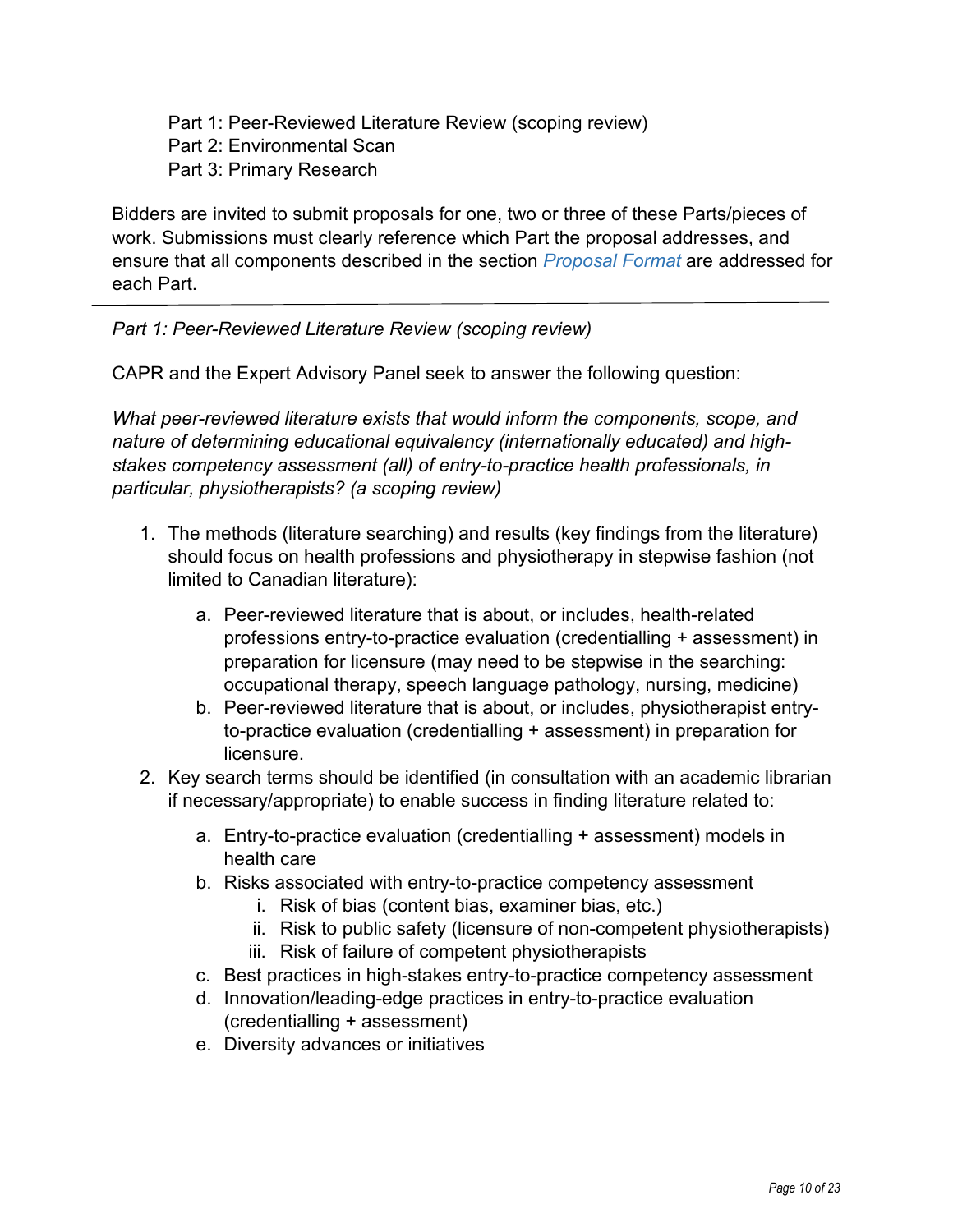Research that discusses approaches used to mitigate barriers at the systems level that disproportionately affect those from under-represented, marginalized, and overburdened groups should be sought and included.

Deliverables for Part 1

The selected Bidder shall:

- 1. Confirm the scope of the review, the key research questions, the search terms, inclusion/exclusion criteria and the methodology with the Expert Advisory Panel or designate.
- 2. Complete a systematized review of the research literature in alignment with the above, focussed on finding the balance between compiling a comprehensive number of sources and allowing time to extract relevant information from the identified documents.
- 3. Submit a first draft of the report/preliminary findings for review and feedback by the Expert Advisory Panel or designate, by August 15, 2022.
- 4. Present a brief summary of the findings to the Expert Advisory Panel virtually, and answer any questions arising from the presentation.
- 5. Submit the final report, taking into consideration any feedback received from Expert Advisory Panel or designate, presenting the findings in a way that is accessible and relevant to the target audiences (Expert Advisory Panel, Evaluation Services Committee and the Board of Directors), by September 15, 2022.
- 6. Throughout the project the selected Bidder will be expected to liaise with CAPR staff on an agreed-upon frequency.

Assumptions: Part 1

- 1. The successful Bidder has academic library access necessary to conduct the review.
- 2. All final materials/reports to be submitted in English.

#### *Part 2: Environmental Scan*

CAPR and the Expert Advisory Panel seek to answer the following two questions: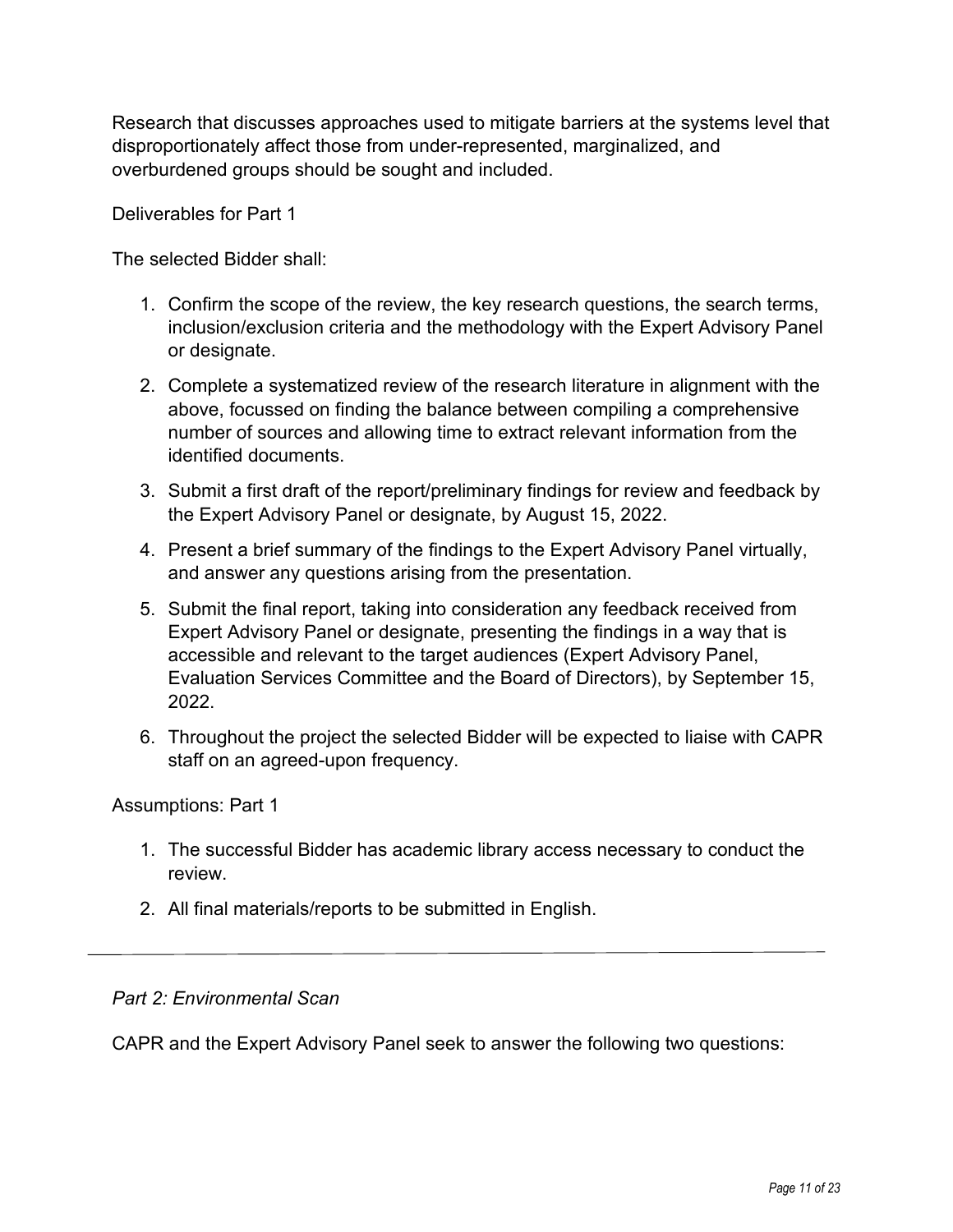*Question: What models of physiotherapy entry-to-practice evaluation (credentialling + assessment) exist internationally to determine eligibility for licensure?* 

- 1. Three countries (USA, UK, and Australia) should be targeted in an initial search. Additional countries may be added if compiling the information for the above three countries is straightforward to achieve. Decisions about which other countries or jurisdictions to add, if feasible, would be made in conjunction with the members of the Expert Advisory Panel.
- 2. Differences in methods of eligibility for licensure of those domestically educated and those internationally educated should be described.
- 3. Approaches used to mitigate barriers at the systems level that disproportionately affect those from under-represented, marginalized, and overburdened groups should be explored.

### *Question: What models of entry-to-practice evaluation (credentialling + assessment) exist nationally in other professions to determine eligibility for licensure?*

- 1. Five professions (occupational therapy, pharmacy, medicine, law, engineering) should be targeted in an initial search. Additional professions may be added if compiling the information for the above five professions is straightforward to achieve. Decisions about which other professions to add, if feasible, would be made in conjunction with the members of the Expert Advisory Panel, but might include nursing/nurse practitioner, dentistry or chiropractic.
- 2. Differences in methods of determination of competency leading to eligibility for licensure of those domestically educated and those internationally educated should be described.
- 3. Approaches used to mitigate barriers at the systems level that disproportionately affect those from under-represented, marginalized, and overburdened groups should be explored.

Deliverables for Part 2

The selected Bidder shall:

- 1. Confirm the scope, target countries/target professions, and the methodology with the Expert Advisory Panel or designate.
- 2. Complete an environmental scan in alignment with the above, focussed on finding the balance between compiling a comprehensive number of sources and allowing time to extract and summarize the relevant information.
- 3. Submit a first draft of the report/preliminary findings for review and feedback by the Expert Advisory Panel or designate by August 15, 2022.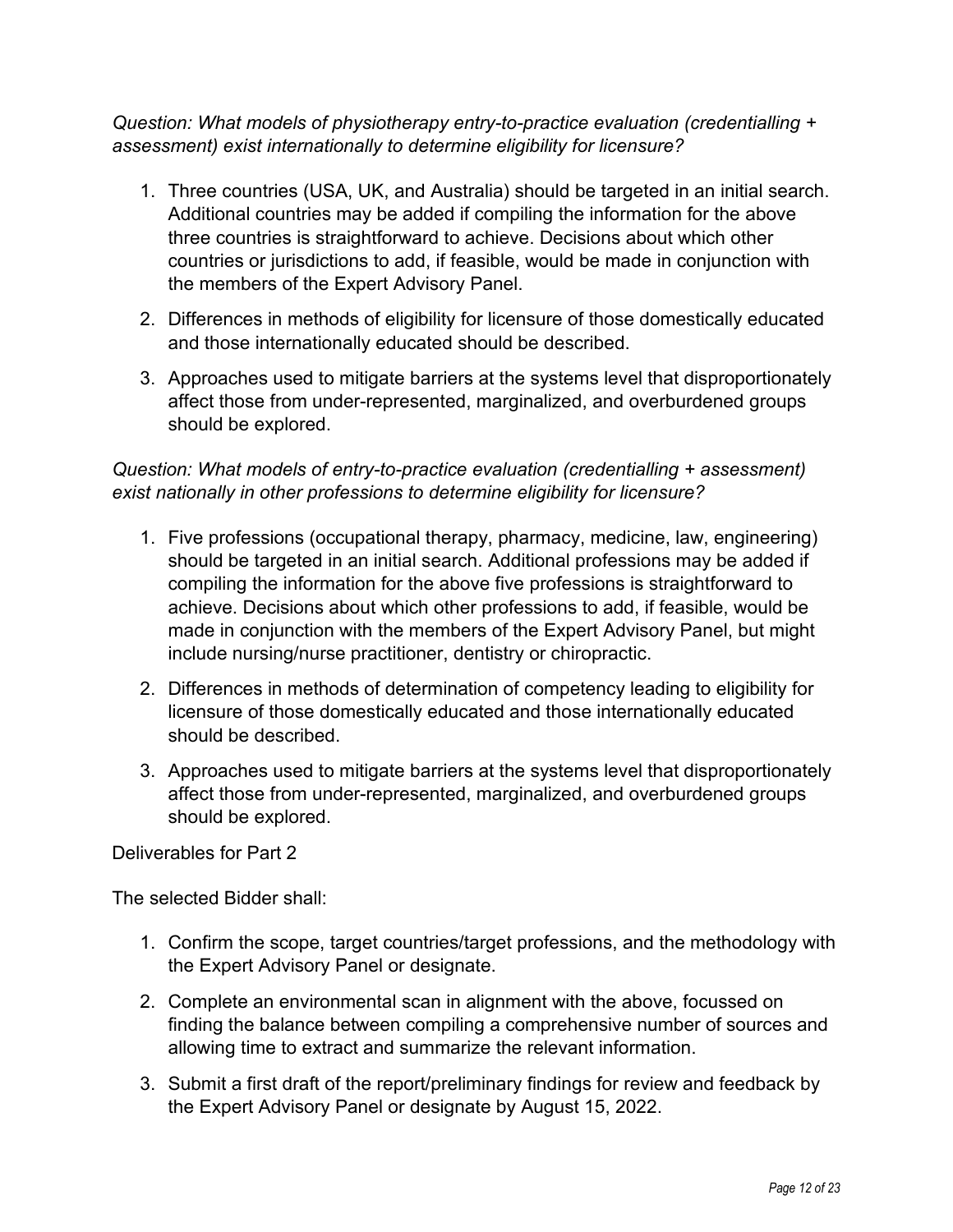- 4. Present a brief summary of the findings to the Expert Advisory Panel virtually, and answer any questions arising from the presentation.
- 5. Submit the final report, taking into consideration any feedback received from Expert Advisory Panel or designate, presenting the findings in a way that is accessible and relevant to the target audience (Evaluation Services Committee and the Board of Directors), by September 15, 2022.
- 6. Throughout the project the selected Bidder will be expected to liaise with CAPR staff on an agreed-upon frequency.

#### Assumptions: Part 2

- 1. All final materials/reports to be submitted in English.
- 2. CAPR staff will assist in connecting the selected Bidder with relevant organizations when possible.

#### *Part 3: Primary Research*

CAPR and the Expert Advisory Panel seek to review data collected directly from stakeholders and key informants through interviews, focus groups and a survey. The proposed methodology is outlined below:

#### *National survey:*

A national online survey will be developed and circulated to physiotherapists and physiotherapy organizations/groups across the country to gather perspectives and suggestions regarding the future of CAPR's evaluation services (credentialling + assessment) in physiotherapy. Survey questions designed to gather input from underrepresented, marginalized, and overburdened groups who are disproportionately affected by barriers at the systems level should be included.

#### *Focus groups/interviews:*

A series of small focus groups (6 to 10 members each) and key informant interviews should be conducted over 3 to 4 months to gather input, perspectives and suggestions regarding the future of evaluation (credentialling + assessment) in physiotherapy. These groups should include representation from:

- CAPR Clients internationally educated and Canadian-educated physiotherapists
- Physiotherapy patients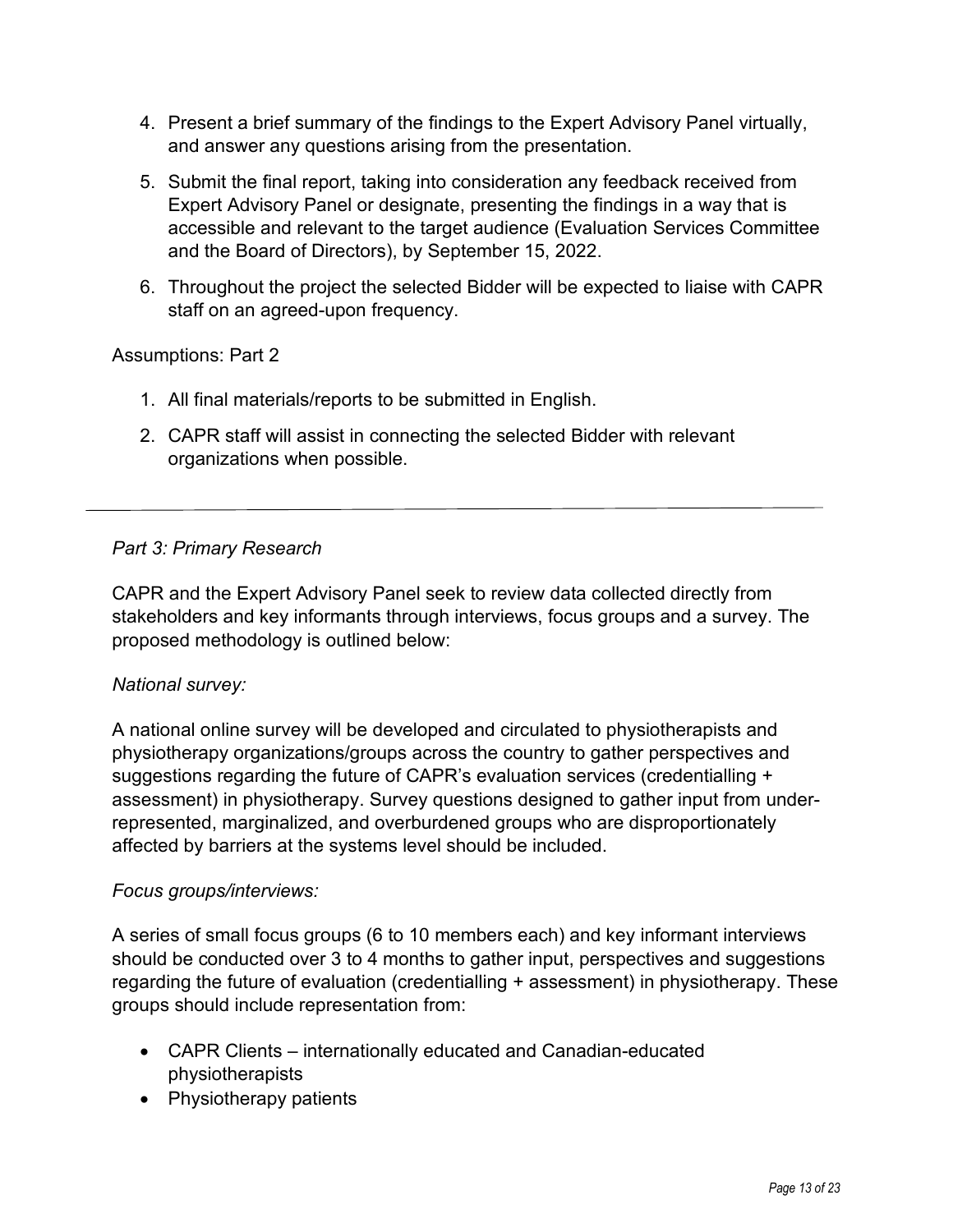- Physiotherapy clinicians
- Academics in entry-to-practice PT education
- Leaders and participants in physiotherapy bridging programs
- Canadian Physiotherapy Association, including the National Student Assembly, and Branch staff/Boards
- Physiotherapy Regulators
- CAPR Committee members (current and past members) Written Test Development Group, Clinical Test Development Group, Board of Examiners, Evaluation Services Committee
- Internal CAPR Staff

Decisions about other stakeholders to include, if feasible, would be made in conjunction with the members of the Expert Advisory Panel. Consideration should be given to ensuring input is gathered from under-represented, marginalized, and overburdened groups who are disproportionately affected by barriers at the systems level.

Deliverables for Part 3

The selected Bidder shall:

- 1. Confirm the proposed questions and the target audience of the national survey with the Expert Advisory Panel or designate.
- 2. Develop and circulate a survey instrument (e.g. Survey Monkey) nationally to gather the high level perspectives of physiotherapists and physiotherapy organizations/groups about CAPR's future, specifically regarding internationally educated physiotherapists (educational equivalency) and the future of entry-topractice competency assessment.
- 3. Collect, collate and analyse the survey results.
- 4. Confirm the proposed number of focus groups, the composition of each focus group, and the proposed structure/format and discussion guide/questions of each focus group with the Expert Advisory Panel or designate.
- 5. Confirm the names of any proposed key informants, and the proposed questions to be asked with the Expert Advisory Panel or designate.
- 6. Submit a first draft of the report/preliminary findings for review and feedback by the Expert Advisory Panel or designate by August 15, 2022.
- 7. Present a brief summary of the findings to the Expert Advisory Panel virtually, and answer any questions arising from the presentation.
- 8. Submit the final report, taking into consideration any feedback received from Expert Advisory Panel or designate, presenting the findings in a way that is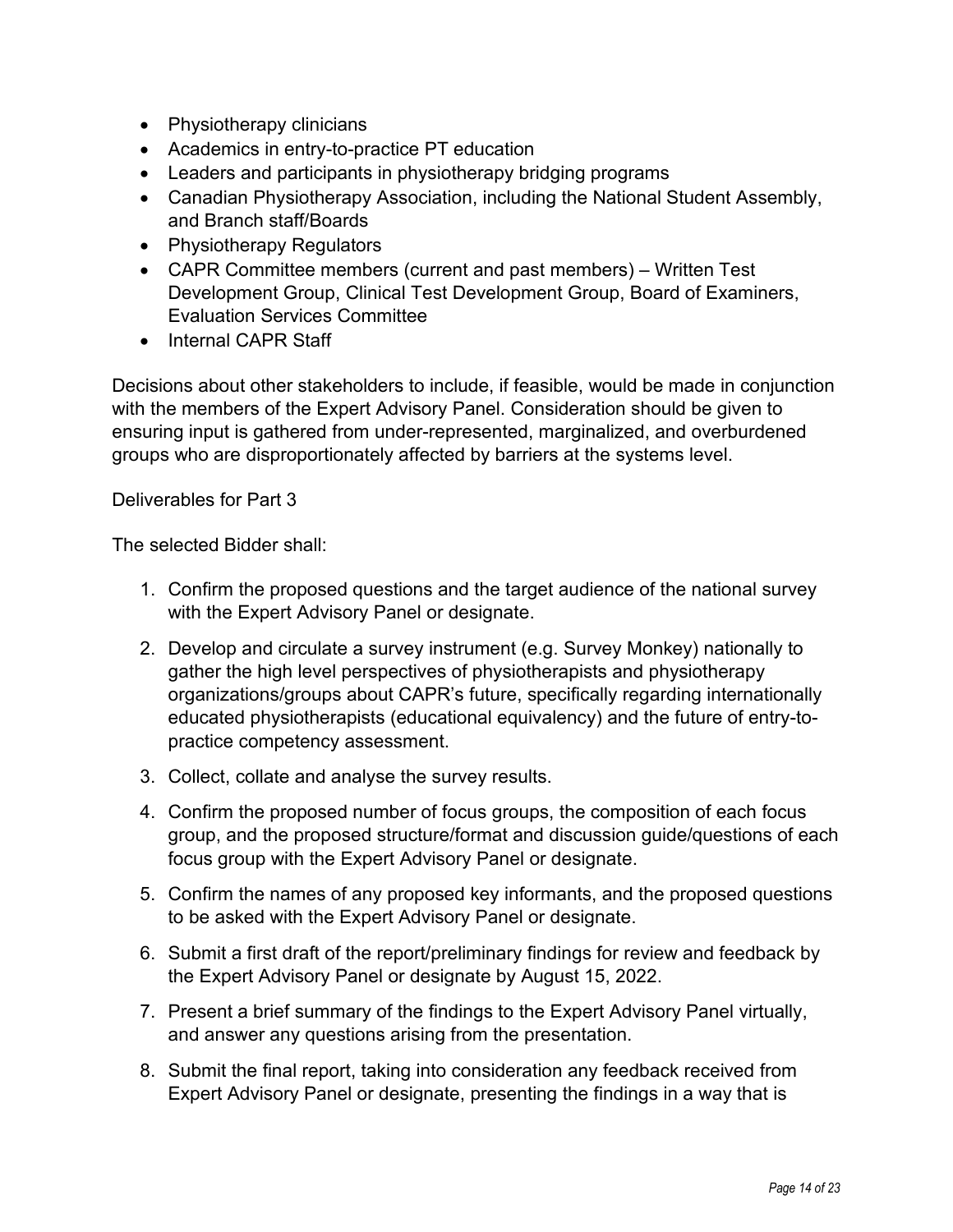accessible and relevant to the target audience (Evaluation Services Committee and the Board of Directors), by September 15, 2022.

9. Throughout the project the selected Bidder will be expected to liaise with CAPR staff on an agreed-upon frequency.

Assumptions: Part 3

- 1. Survey questions will be circulated in both English and French. CAPR will be responsible for translation of questions.
- 2. Bidder will be responsible to provide survey platform, populate questions to the platform, and conduct analysis of responses.
- 3. All final materials/reports to be submitted in English.
- 4. CAPR staff are available to assist with identifying and inviting survey recipients, focus group participants, and key informants, and to facilitate cooperation/ participation.

# <span id="page-14-0"></span>**Budget**

The maximum contract amount for this project (Parts 1, 2, 3) is \$ 72,000 exclusive of taxes.

| <b>Deliverable</b>                      | <b>Maximum</b><br><b>Amount</b> |
|-----------------------------------------|---------------------------------|
| Part 1: Peer-Reviewed Literature Review | \$13,000.00                     |
| Part 2: Environmental Scan              | \$21,000.00                     |
| Part 3: Primary Research                | \$38,000.00                     |
| Total                                   | \$72,000.00                     |

# Proposal Format and Content

Each proposal must not exceed seven (7) pages in length per proposal (excluding curriculum vitae if included) and include the following components:

- Confirmation of proponent's intent to be bound.
- An introductory section that describes the consultant's understanding of the scope of the work.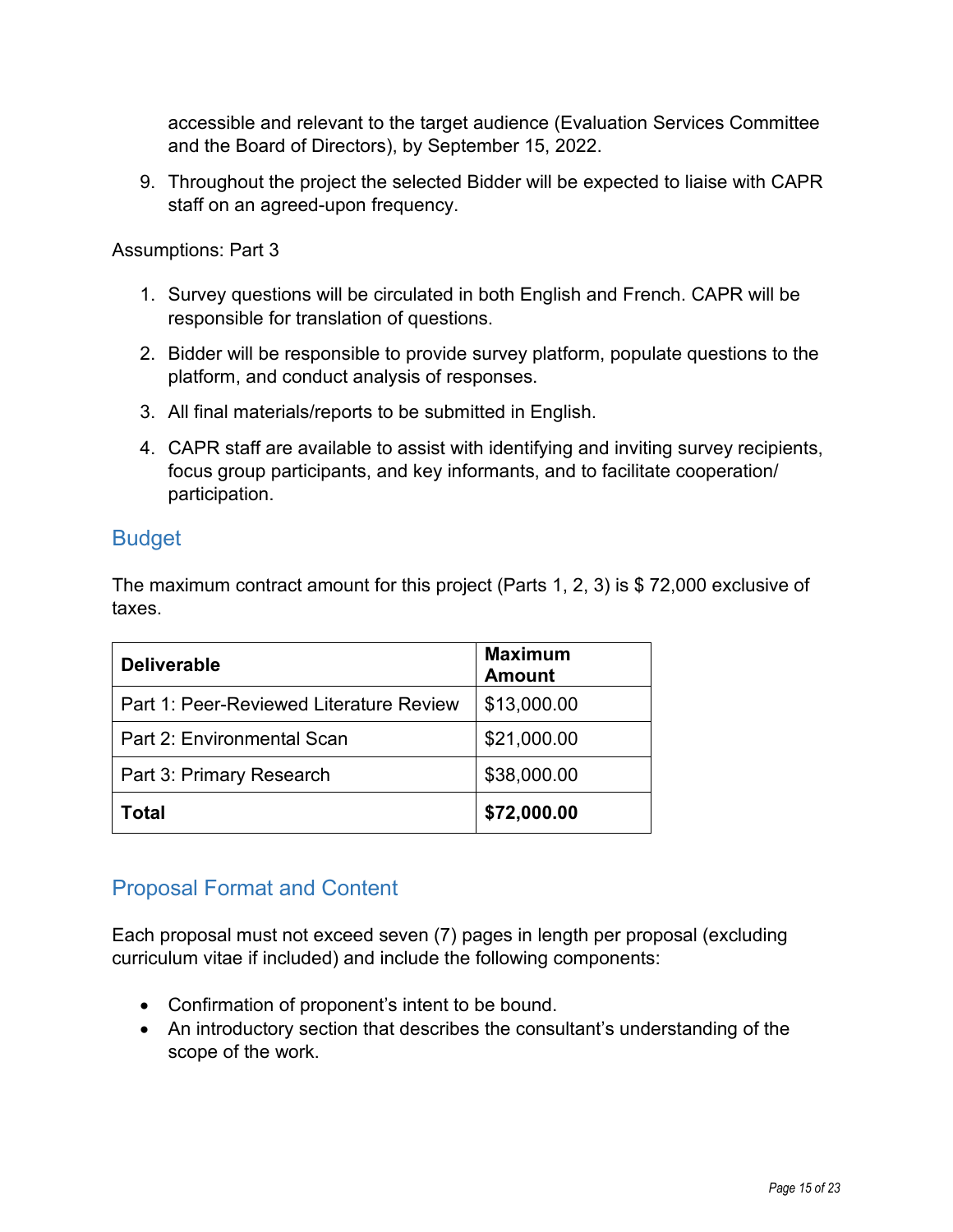- A project plan/workplan, including an outline of proposed methodology, delivery dates (milestones), level of effort (proportion of time) and illustration that the consultant(s) understands how to approach this type of work.
- Timelines associated with each step of the workplan.
- An overview of personnel (number, expertise, responsibilities) comprising the Project Team if a team is being used.
- Qualifications and related experience of the personnel involved in all phases of the project, including a brief account of any similar projects the consultant(s) has completed in the past with specific attention to those dealing with similar research. A link to publicly available completed reports is appreciated.
- Proposed budget (in Canadian dollars). Please outline invoicing timelines and structure proposed.
- Statement regarding conflict of interest and description of any potential conflict of interest (financial or other).
- References from three former clients for whom the consultant(s) has completed similar work which CAPR may contact at its discretion.
- Risks to successful completion and mitigation strategies
- Intent to sign Non-Disclosure and Confidentiality Agreement (see *[Appendix B](#page-20-0)*)

# **Questions**

Bidders are invited to send questions regarding the project or this RFP on or before April 29<sup>th</sup>, 2022 to *[kathy.davidson@alliancept.org](mailto:kathy.davidson@alliancept.org)* . Answers will be provided by email; questions and answers will be posted on this webpage *[https://www.alliancept.org/get](https://www.alliancept.org/get-involved/requests-for-proposals/)[involved/requests-for-proposals/](https://www.alliancept.org/get-involved/requests-for-proposals/)* .

# **Timelines**

The timing associated with the work described is summarized in the table below. These timelines apply to all three Parts/pieces of work described above, which will occur concurrently. Bidders may suggest minor adjustments/alterations to this schedule in their proposals.

| <b>Timing</b>  | <b>Activity</b>                                                | <b>Responsibilities</b> |
|----------------|----------------------------------------------------------------|-------------------------|
| April 15, 2022 | <b>RFP</b> Issued                                              | <b>CAPR</b>             |
| April 29, 2022 | Final day for proponents to ask<br>questions regarding the RFP | <b>Bidders</b>          |
| May 6, 2022    | RFP closing date – bids submitted                              | <b>Bidders</b>          |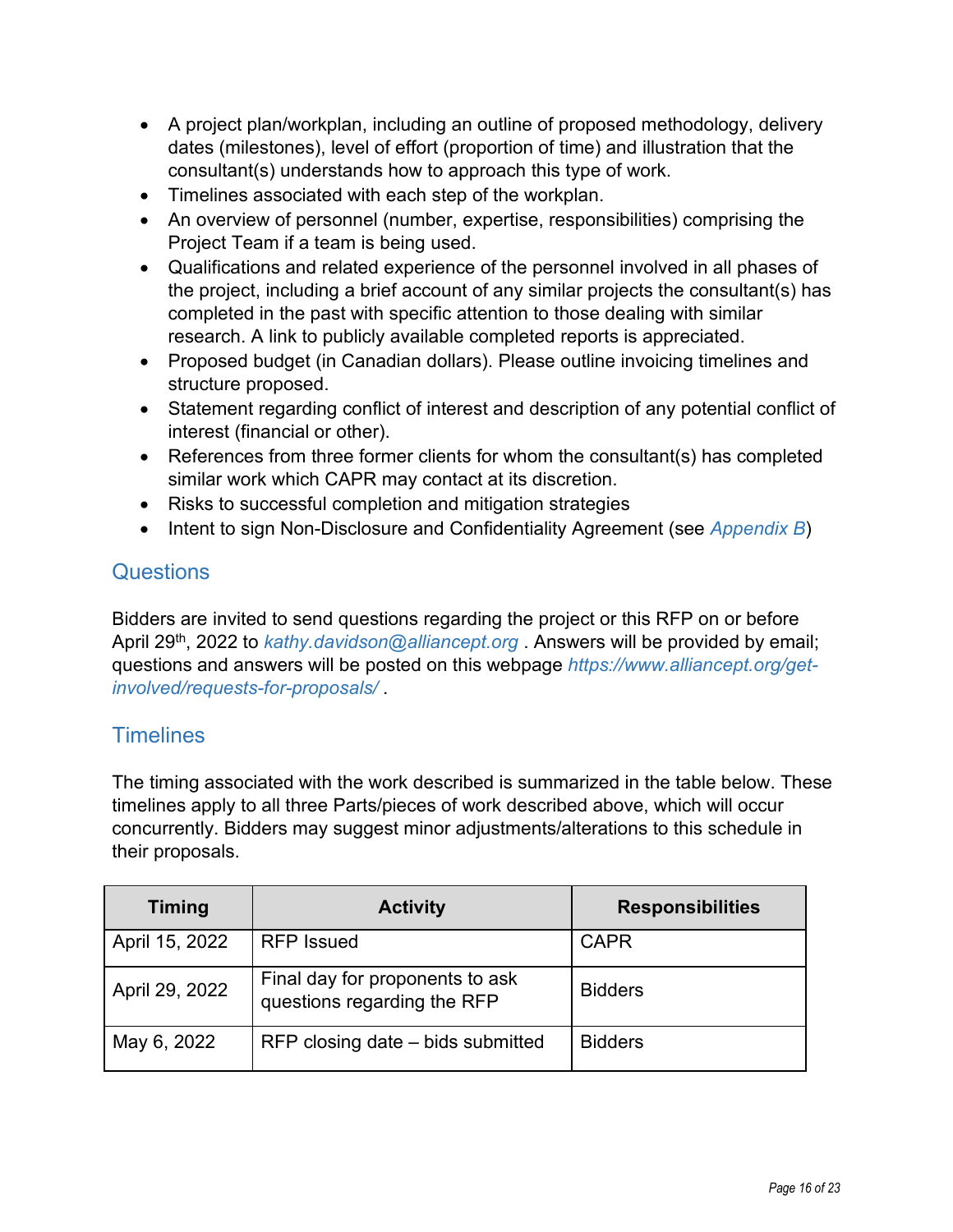| <b>Timing</b>       | <b>Activity</b>                                                                   | <b>Responsibilities</b> |
|---------------------|-----------------------------------------------------------------------------------|-------------------------|
| May 13, 2022        | Successful Vendor(s) chosen                                                       | <b>CAPR</b>             |
| May 20, 2022        | Contract(s) finalized                                                             | CAPR, Consultant(s)     |
| May-Sept,<br>2022   | Work completed                                                                    | Consultant(s)           |
| Aug 15, 2022        | First draft/preliminary findings<br>submitted and reviewed - feedback<br>provided | CAPR, Consultant(s)     |
| Early Sept,<br>2022 | <b>Presentation to Expert Advisory</b><br>Panel                                   | Consultant(s)           |
| Sept 15, 2022       | Final report(s) submitted                                                         | Consultant(s)           |

# Selection Process and Criteria

Proposals will be reviewed and scored by a selection team based upon the criteria outlined below. A contract may be offered solely on the basis of a proposal, without a meeting with the proponent. CAPR reserves the right to invite one or more proponents to attend a meeting with the selection team and/or to provide written clarification of their response(s).

The RFP should not be construed as an agreement to purchase goods or services. The lowest priced or any proposal will not necessarily be accepted. The RFP does not commit CAPR in any way to award a contract.

Proposals will be evaluated using the following criteria:

Merit and feasibility of approach

- Does the proposal demonstrate a clear understanding of the requirements of the work?
- Are the proposed data collection/research methods feasible and likely to be effective?

Workplan and timelines

• Are the work plan and schedule, including breakdown of major tasks, delivery dates (milestones), and level of effort by individual team members in sufficient detail to allow a complete understanding of how and by whom the work is to be carried out, and to demonstrate sufficient availability of individual team members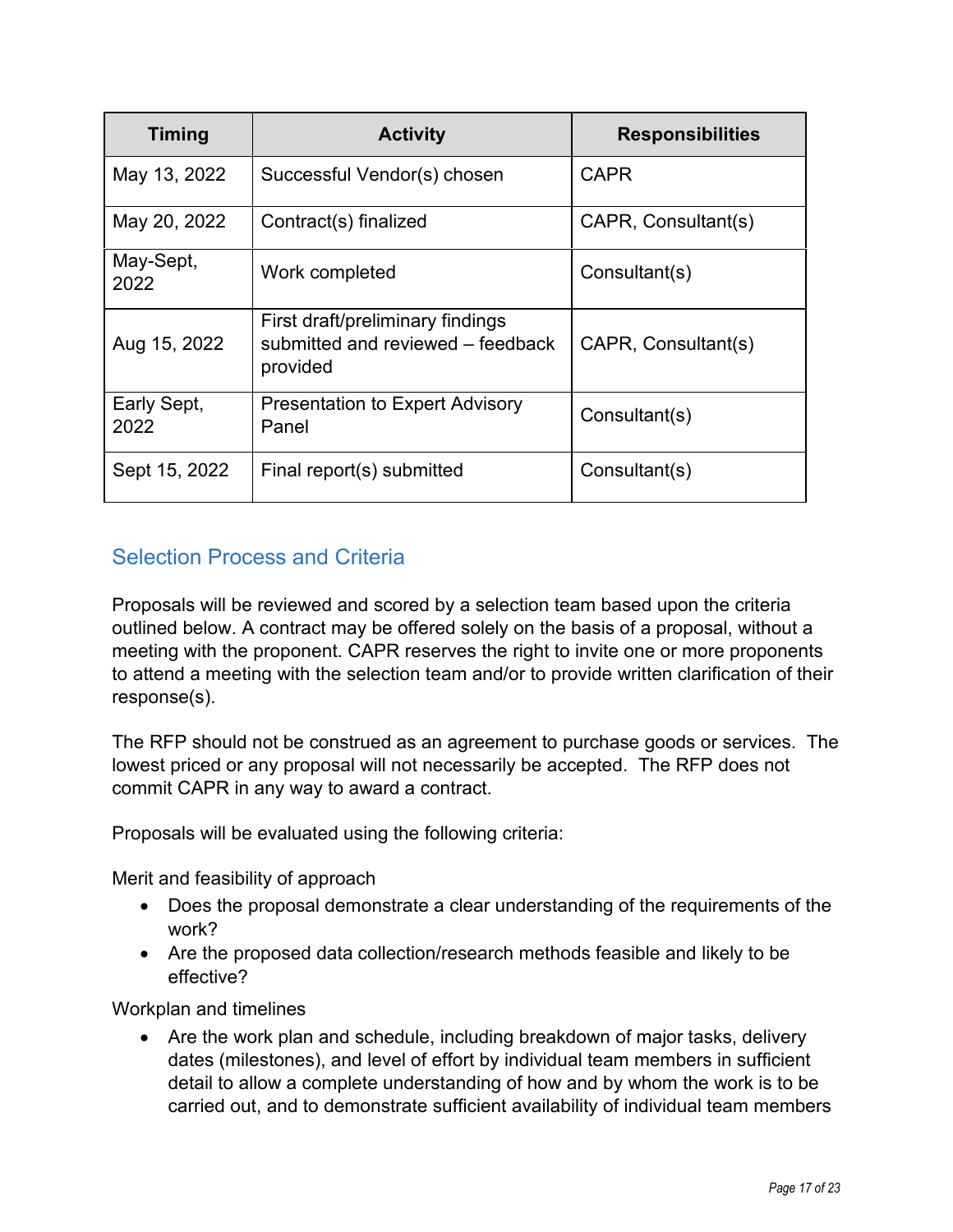throughout the course of the work to ensure its successful completion within time and budget?

Quality and qualifications of personnel

• Does the team include individuals with the appropriate capabilities, experience and knowledge to complete the deliverables?

Financial plan and payment terms

• Are the proposed financial plan and payment terms reasonable?

Risk mitigation

• Has the proponent provided a reasonable analysis of significant risks to the research project's development and implementation, and the mitigation strategies to address them?

Value-added services

• Does the proposal include a brief description of any value-added services that the Bidder will provide, such as advice to CAPR staff on issues related to the work of the Expert Advisory Panel or other? We welcome the Bidder to address any additional services not specifically mentioned in this RFP that may be of potential benefit to CAPR.)

# Proposal Delivery

Proposals must be in English and must be submitted using the following submission method:

- Email submission: two copies (Word and PDF) of the proposal should be submitted via email to *[kathy.davidson@alliancept.org](mailto:kathy.davidson@alliancept.org)* .
- The Bidder should clearly indicate in the Subject Line which Part(s) of the RFP the submission addresses.

The deadline for submission of proposals is **6:00 p.m. (Eastern Time) May 6, 2022.**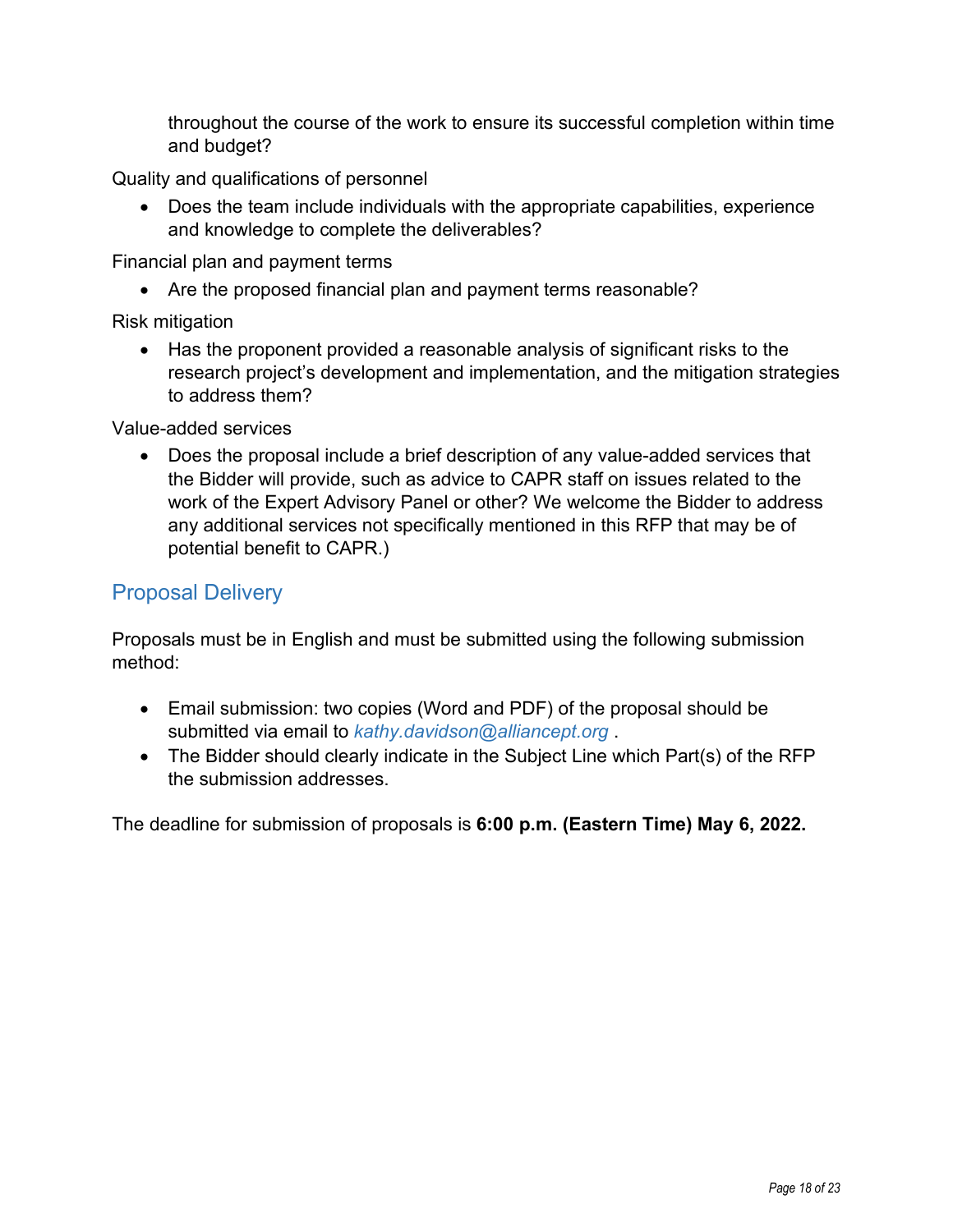

### **APPENDIX A – Standard RFP Terms and Conditions**

This RFP process is subject to the following terms and conditions:

- 1. The submission of a proposal shall not in any manner oblige CAPR to enter into a contract or to be responsible for the costs incurred by your organization in responding to this request.
- 2. All proposals will become the property of CAPR.
- 3. Neither CAPR nor its representatives bear any liability whatsoever regarding any costs or other burdens your firm may incur during the preparation, submission, and review of this RFP response.
- 4. Once all proposals are received they will be considered by CAPR and it is anticipated that a Bidder(s) will be selected. The selection will be at the sole discretion of CAPR. CAPR reserves the right to retain more than one vendor for the various products / services contemplated by this Request for Proposal and to retain vendors other than those to whom the Request has been sent.
- 5. Evaluation of submissions will include a weighted scoring of qualitative criteria as outlined in the RFP document, as well as an evaluation of the financial aspects of the submissions. In the event of a tie score the CAPR evaluation team will consider all available information, both tangible and intangible, and including but not limited to the information contained in the submissions, to arrive at a tiebreaking decision.
- 6. Any submissions that do not meet mandatory criteria will be disqualified.
- 7. For the successful Bidder, any or all answers and information contained within your proposal shall become part of the final agreement between your CAPR and CAPR.
- 8. Conflict of Interest: By submitting a proposal, the Bidder certifies that no known conflict of interest exists between themselves, CAPR, or any related party with respect to the work described herein.
- 9. Agreement of Non-Disclosure: This document is considered to be proprietary and shall not be disclosed to any other party. It is designed, developed and submitted to potential partners of CAPR solely for the benefit of CAPR, along with our strategic partners.
- 10.Bid Rigging: The respondent certifies that any submitted proposal has been arrived at independently from that of any other respondent. Furthermore, the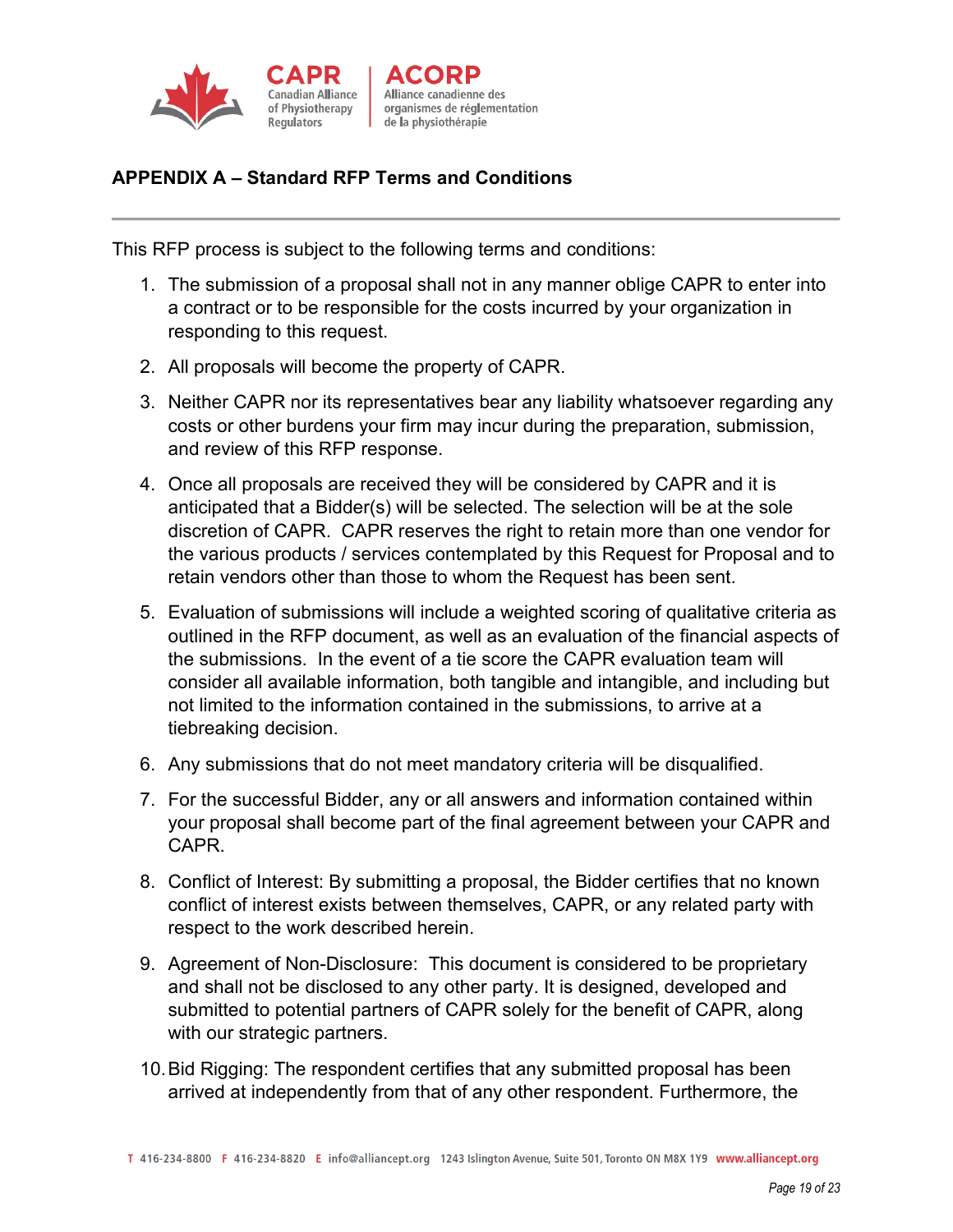prices in the proposal have not been knowingly disclosed, and will not knowingly be disclosed by the respondent prior to or after the awarding of any preferred relationship, directly or indirectly to any other respondent or competitor.

- 11.CAPR reserves the right to engage or maintain other Bidders, outside of this RFP.
- 12.At no time shall anyone be contacted at CAPR in regards to this RFP other than the above listed contact person.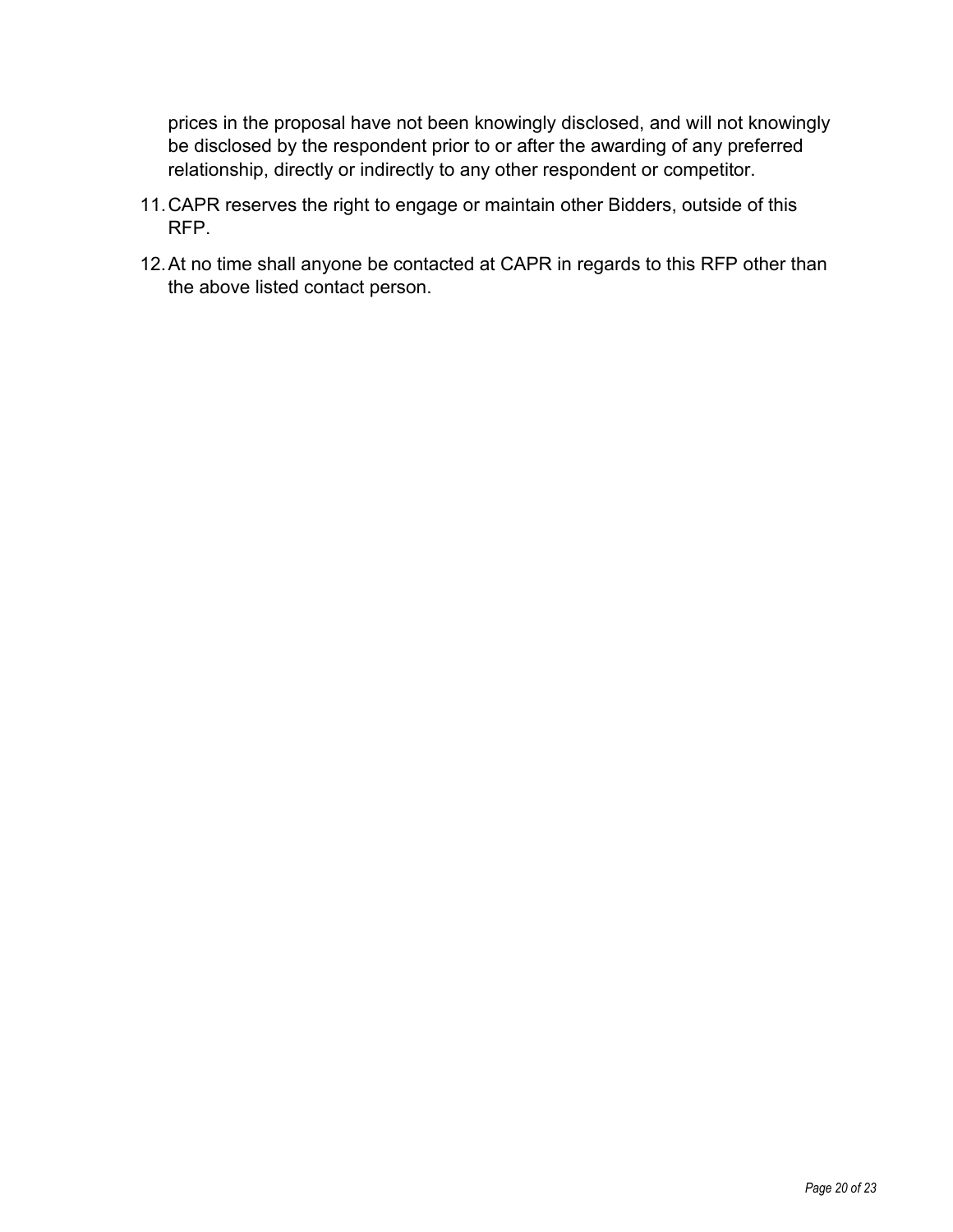



Alliance canadienne des organismes de réglementation organismes de régler<br>de la physiothérapie

<span id="page-20-0"></span>Appendix B

### **NON-DISCLOSURE AND CONFIDENTIALITY AGREEMENT**

For signature by successful Bidder (do not sign as part of submission)

THIS AGREEMENT, dated as of \_\_\_\_\_\_\_\_\_, 20\_\_, is between THE CANADIAN ALLIANCE OF PHYSIOTHERAPY REGULATORS ("CAPR"), a company incorporated under the laws of Canada, and \_\_\_\_\_\_\_\_\_\_\_\_\_\_\_\_(the "Bidder"), (a company incorporated under the laws of .)

WHEREAS, CAPR and the Bidder entered into an agreement for services (the "Services") which included the requirement that each party enter into this Non-Disclosure and Confidentiality Agreement; and

**WHEREAS**, CAPR and the Bidder may provide to each other certain confidential information in connection with the provision of the Services, and each party desires that any such information shall be kept confidential by the other party; and

**WHEREAS**, in consideration of the agreement for Services and the disclosure of such confidential information, each party is willing to keep such information confidential in accordance with the terms and conditions set forth in this Agreement.

**NOW, THEREFORE**, for good and valuable consideration the sufficiency and receipt of which is acknowledged, CAPR and the Bidder hereby agree as follows:

- **1. Definition.** "Confidential Information" of a party includes but is not limited to all trade secrets, proprietary information, research and data, operating and marketing information, product, services and merchandising information, techniques, procedures, operations, credentialling and examination candidate lists, employee and affiliate lists, customer and supplier lists, training manuals and materials, policies, procedures, business and other plans, projections, strategies, forecasts and forecast assumptions, pricing information, financial reports and other business and financial information, information concerning the current, past and future activities of the party and all other information, in any medium, which is not generally known to the public, and without limiting the generality of the foregoing, includes all information with respect to, or materials (in any medium) comprising, describing or incorporating:
	- (i) technical data including any and all information regarding the content of the CAPR exam item bank, exams or exam outcomes,
	- (ii) personal or personal health information of credentialling or exam candidates, CAPR and Bidder staff, volunteers, board or committee members or any other persons carrying out the business of CAPR or the Bidder;
	- (iii) information respecting the customers and suppliers of such party including, without limitation, customer and supplier names and prices;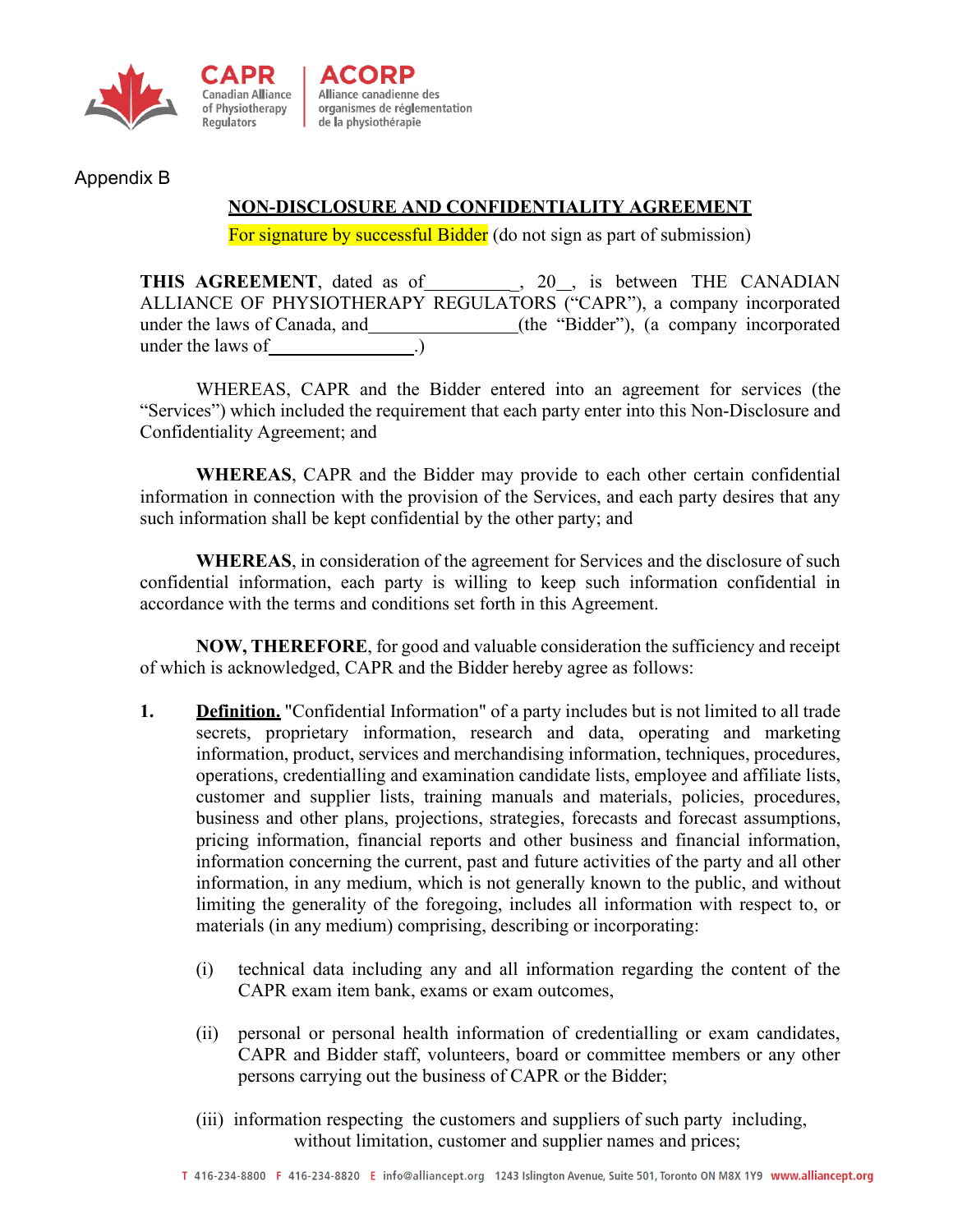(iv) and, any other oral or visual information which is summarized in writing and provided to the other party in such written form promptly after such oral or visual disclosure, whether communicated before or after the date hereof.

#### **2. Protection of Confidential Information**

- (a) **Protection**. Each party will use the same means it uses to protect its own confidential and proprietary information, but in any event not less than reasonable means, to prevent the disclosure and to protect the confidentially of the Confidential Information of the other party. Each party agrees that it will not use the Confidential Information of the other party except in connection with the provision of the Services and that it will not disclose the Confidential Information or make it available to third parties (including to its consultants, contractors or agents) other than such persons having a need for access to such Confidential Information in connection with the provision of the Services and with respect to whom such party takes steps, no less rigorous than those it takes to protect its own proprietary information, but in any event not less than reasonable means, to prevent such persons from acting in a manner inconsistent with the terms of this Agreement. Provided however that in the event such steps are taken, neither party will be responsible for improper disclosure of Confidential Information by a third party beyond its control.
- (b) **Exception.** Section 2(a) shall not prevent either party from disclosing Confidential Information which belongs to such party or is: (i) already known by the recipient party without an obligation of confidentiality, (ii) publicly known or becomes publicly known through no unauthorized act of the recipient party, (iii) rightfully received from a third party, (iv) independently developed by the recipient party without use of the other party's information, (v) intentionally disclosed without similar restrictions to a third party by the party owning such Confidential Information, (vi) approved by the other party for disclosure or (vii) required to be disclosed pursuant to a requirement of a governmental agency or law so long as the disclosing party provides the other party with reasonable advance written notice of such requirement prior to any such disclosure.
- **3. Return of Confidential Information**. Upon completion of the Services or upon the written request of the party owning Confidential Information, the other party shall return all copies of Confidential Information, and no copies thereof shall be retained, and certify that all derivatives of Confidential Information have been destroyed.
- **4. No Further Rights; No Third Party Beneficiary**. Nothing contained in this Agreement shall be construed as granting or conferring any rights by license or otherwise in Confidential Information except for the use of such Confidential Information in connection with the Services. This Agreement is not intended, nor shall it be construed, to create or convey any right in or upon any person or entity not a party to this Agreement.
- **5. Enforcement**. Each party acknowledges that the other would suffer irreparable damage in the event of any material breach of the provisions of this Agreement.